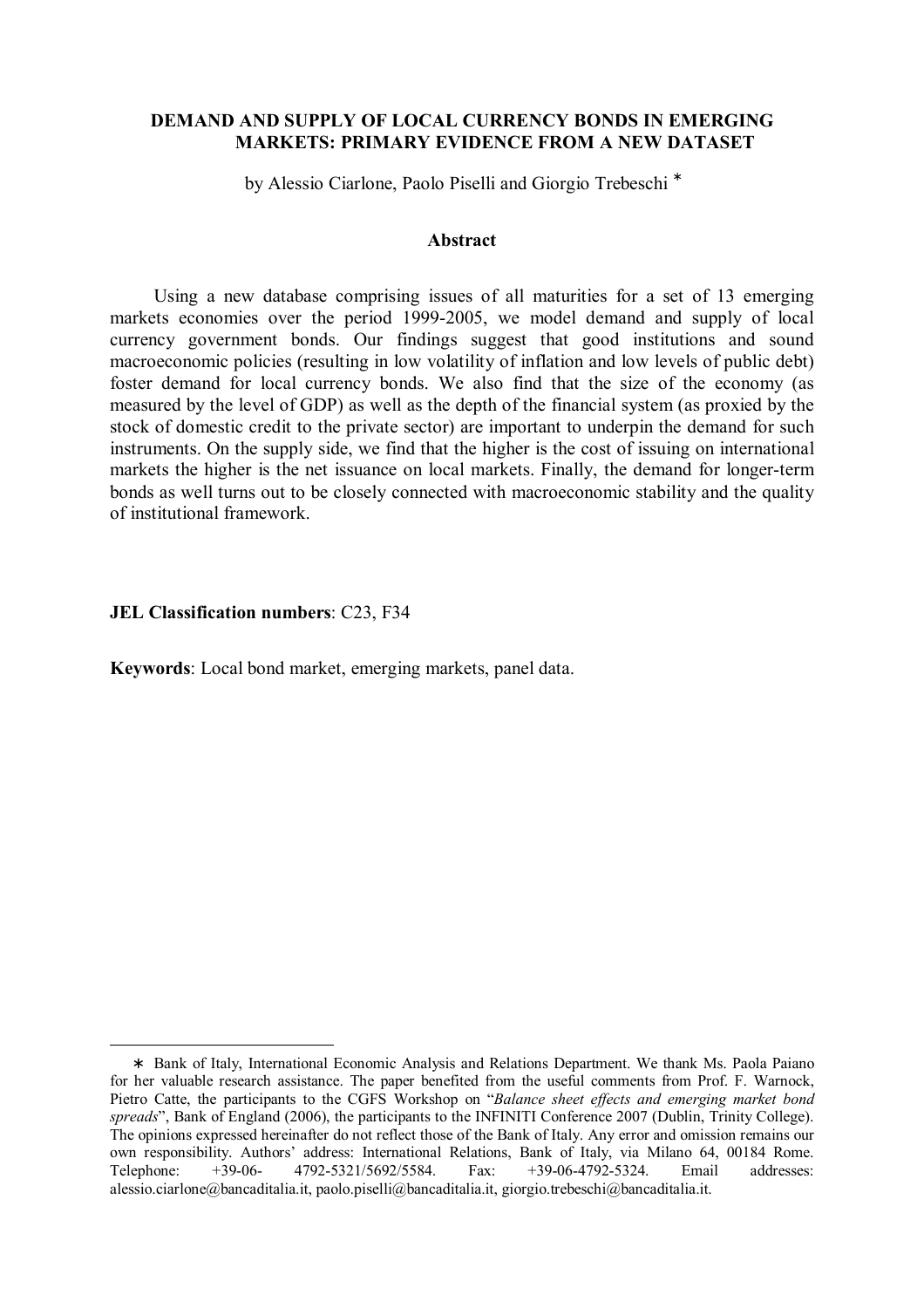## 1. Introduction

 $\overline{a}$ 

Many episodes of turmoil in emerging market economies (EMEs) have been characterised by 'sudden stops', i.e. sharp reversals in aggregate foreign capital inflows that resulted in balance of payments (BOP) crises, real depreciation and a drop in output (Calvo 2003, Catão 2006).<sup>1</sup> Flood and Marion (2006) describe shutdowns as an extreme version of sudden stops where the supply of international capital dries up completely, and conclude that "the shut out can occur without markets first signalling problems through exorbitant lending rates" and that "it may not take a very large shock to shut down international lending completely".

One interesting feature of recent crises is that closures of international capital markets, as well as the sudden stops, have not only been originated by developments in emerging markets themselves but, in many cases, by developments in mature economies, e.g. a rise in the volatility of U.S. equity markets, rising interest spreads on U.S. high yield bonds or financial scandals like Enron and other corporate cases in the U.S. (Borensztein et al. 2006). Contagion has also been a core issue of both the theoretical and empirical research on financial turmoil after the Asian crises (Pericoli and Sbracia 2003).

The effect of financial crises in EMEs has been in many cases amplified by the currency structure of both public and private sector assets and liabilities. Assets tended to be denominated in local currency whereas liabilities were mostly in foreign currency. The inability of EMEs to borrow in international capital markets in their domestic currency has been usually referred to in the literature as the 'original sin' (Eichengreen, Hausmann and Panizza 2003). Such a feature of EMEs made currency crises – induced by increased volatility of capital flows or 'sudden stops' in international capital markets – more painful by raising the local currency value of foreign currency denominated liabilities, and hence, after devaluation, increasing the likelihood of outright default.

Over the past years, EMEs have put in place a variety of policies to deal with the volatility in international capital flows: external assets and liabilities management has largely

 $1 -$ Bordo (2006) show that sudden stops are not exclusively a feature of recent financial turbulences. As a matter of fact, the pattern of capital flows in the 90s resembles that of the first era of globalization between 1880 – 1914.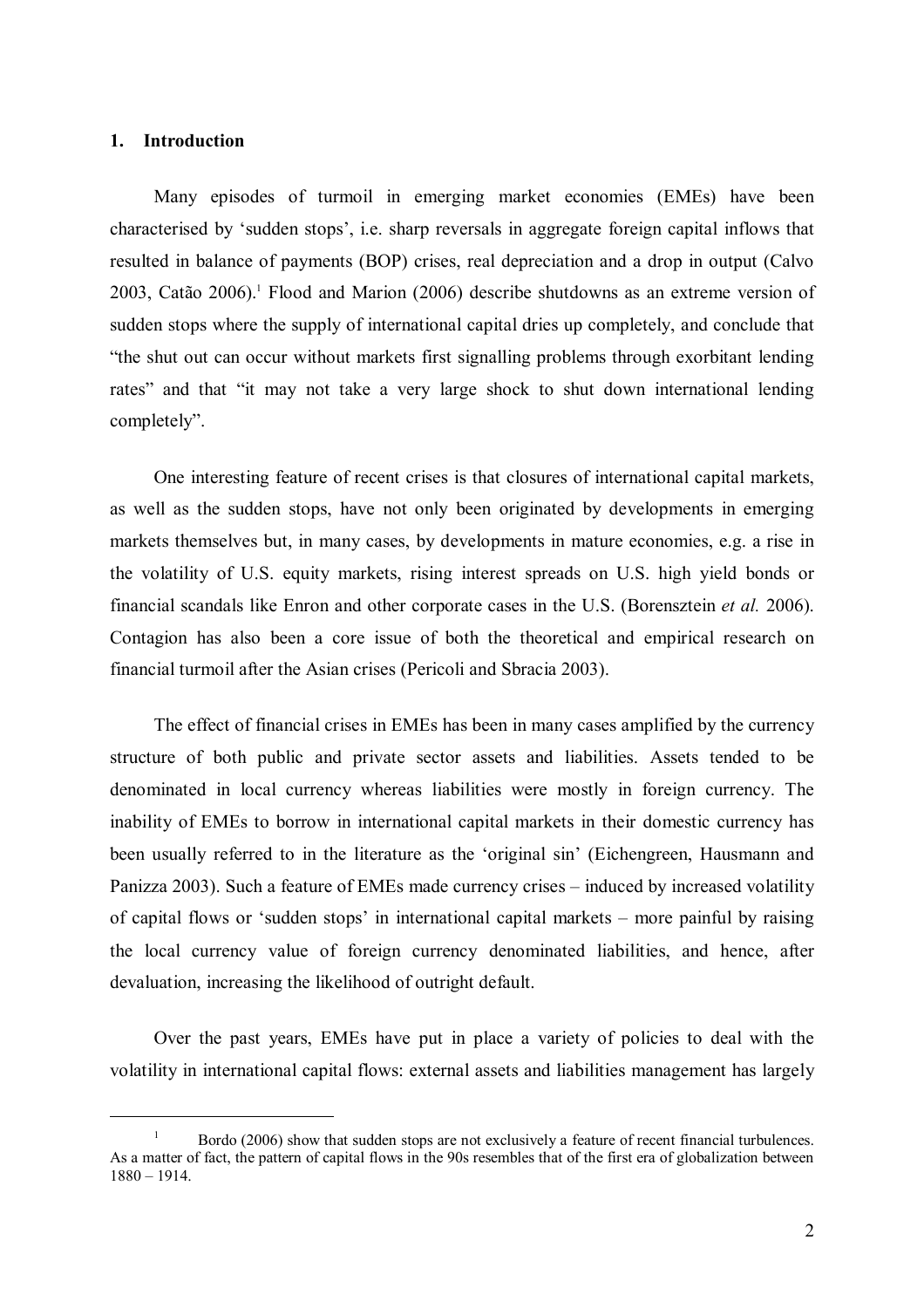improved, exchange rate arrangements have become more flexible, prudential supervision of financial systems has got near the international 'best practice', reserve and current account positions have strengthened.

Other measures designed to "self-insure" against volatile capital flows and asset prices have centred on developing local currency securities markets - in particular bond markets - to provide alternative sources of funding and to facilitate the management of the financial risks associated with periods of high asset price and exchange rate volatility (IMF 2003). Growth of local currency bond markets in emerging countries has therefore attracted significant interest in recent years, both in official circles and in the academia because, among other things: a) it helps to address currency mismatches; b) it makes financial markets more complete, by providing a term structure for interest yields which is essential for investment and financing decisions and for the creation of a full array of tools for managing financial risk, like repos, swaps and other derivatives; c) it provides, both for sovereigns and the corporate sector, a source of funding alternative to the traditional banking sector and to international capital markets, shielding EMEs from the danger of incurring into new financial crises.

The literature has underscored the role of macroeconomic and institutional factors in explaining the development of local currency bond markets. Claessens *et al.* (2003) have found that larger economies with a relatively wide domestic investor base have proportionally larger amounts of local currency government bond outstanding as a percentage of GDP. Furthermore, countries with more flexible exchange rates are more likely to resort to domestic currency finance. Moreover, higher inflation is associated with smaller stock of local currency bonds; good democratic institutions, as well as good quality and reliability of regulation, lead to more developed local currency markets. These empirical results have been confirmed by Eichengreen and Luengnaruemitchai (2004), who also found that larger and more competitive banking sectors do foster the size of local currency bond market. This latter result suggests that the view that banks are an alternative source of finance, in competition with bond markets, may be misleading. On the contrary, complementarities seems to dominate, maybe because banks serve as dealers, market-makers and investors and thus promote liquidity in the secondary bond market. Burger and Warnock (2006a) have found that creditor-friendly policies (as measured, for example, by low levels of inflation) and laws, as well as stronger institutions, are associated with deeper local currency bond markets; these results are quite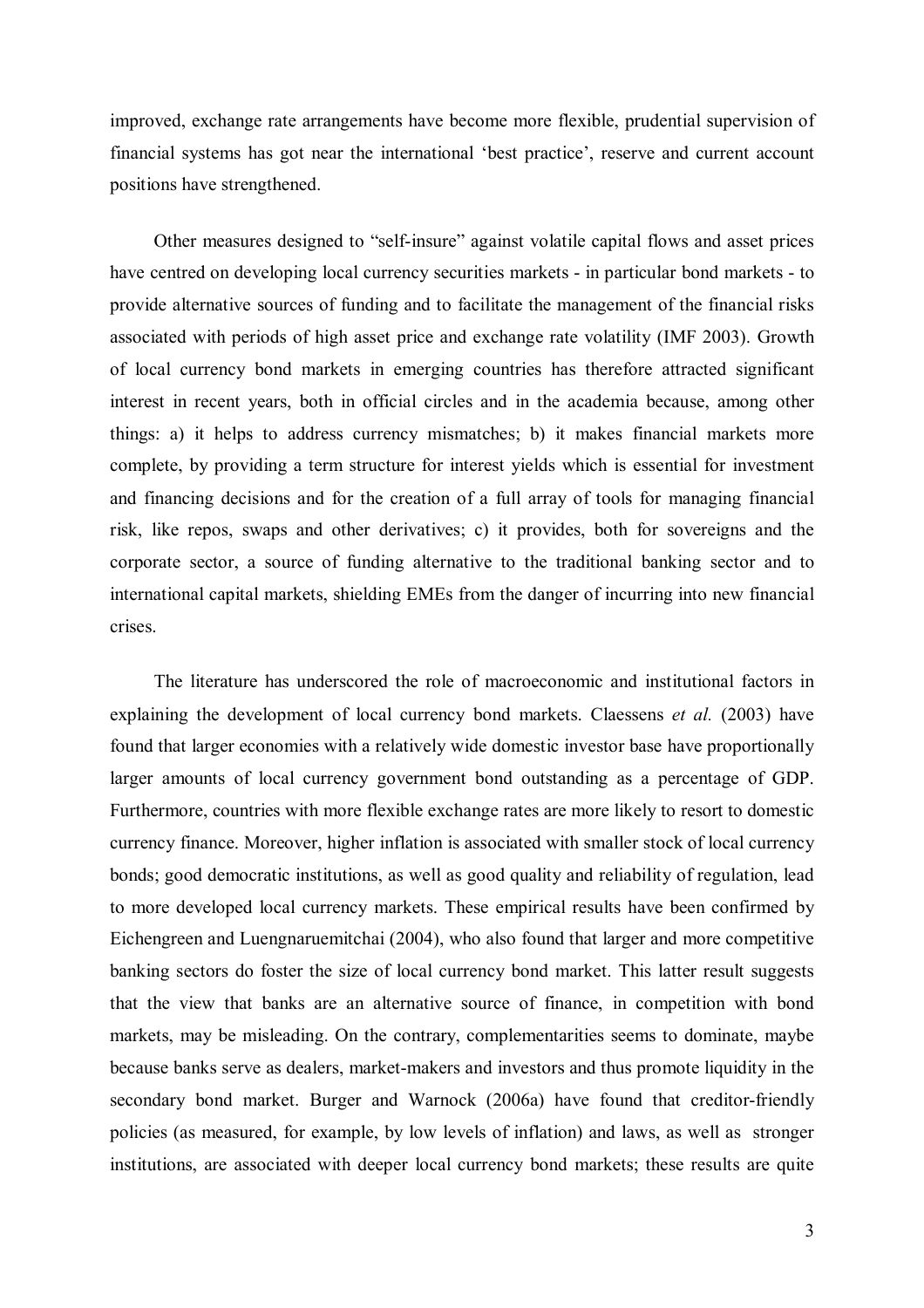similar regardless whether government or private bond markets are concerned. They have also confirmed that the preconditions for the development of local currency bond market are similar to those that foster development of the banking system, and that countries with a larger banking system tend to have larger bond markets.

In all these pieces of empirical research, the problem of how to measure the degree of development of local currency bond market has been solved by focusing on the existing outstanding stock of such instruments. In this paper, instead, we take a 'flow' approach since our main interest is to study the pattern of net issuances. By doing so, we think we are able to shed some light on both flows and yields as resulting from the interactions between the demand side – comprising an undistinguished group of investors – and the supply side – including emerging markets governments or government authorities.<sup>2</sup> The main reason why we take an approach based on flows is that outstanding stocks largely reflect past history and thus react more slowly to new developments in the economy. Therefore, in order to study the determinants of demand and supply for local currency bonds, it seems more appropriate to resort to data on actual bond issuance. To this end, we have constructed a large dataset taking issue-by-issue information available from Bloomberg; for reasons of data completeness and availability, we only covered government debt securities, although it would be interesting to extend this research to the corporate sector as well.

We start by trying to model the demand side of the market for local currency bonds. Our implicit assumption is that the development of these markets is constrained more by the behaviour of the demand stemming from both domestic and international investors rather than by the supply side, i.e. the government's effort to improve the depth of the local debt markets.<sup>3</sup> Being aware of the potential interactions between the demand and the supply side which might engender endogeneity problems - we improve upon a simple OLS panel estimation by resorting to instrumental variable techniques. As a next step, we separately estimate the supply of local currency bonds. In addition, thanks to the availability of

<sup>&</sup>lt;sup>2</sup> Local currency bond markets have recently drawn the interest of international investors, reflecting the search for higher returns in a situation of low interest rates and limited volatility in international financial markets. With the decrease in foreign debt and consequent reduction in the volume of emerging countries' bonds coming onto international markets, investor have extended their search for high yields to these countries' domestic bond markets.

<sup>&</sup>lt;sup>3</sup> Governments indeed have a role in a dual capacity: a) on the one hand they are issuers, b) on the other hand they act as regulators and are the authority responsible for macroeconomic conditions.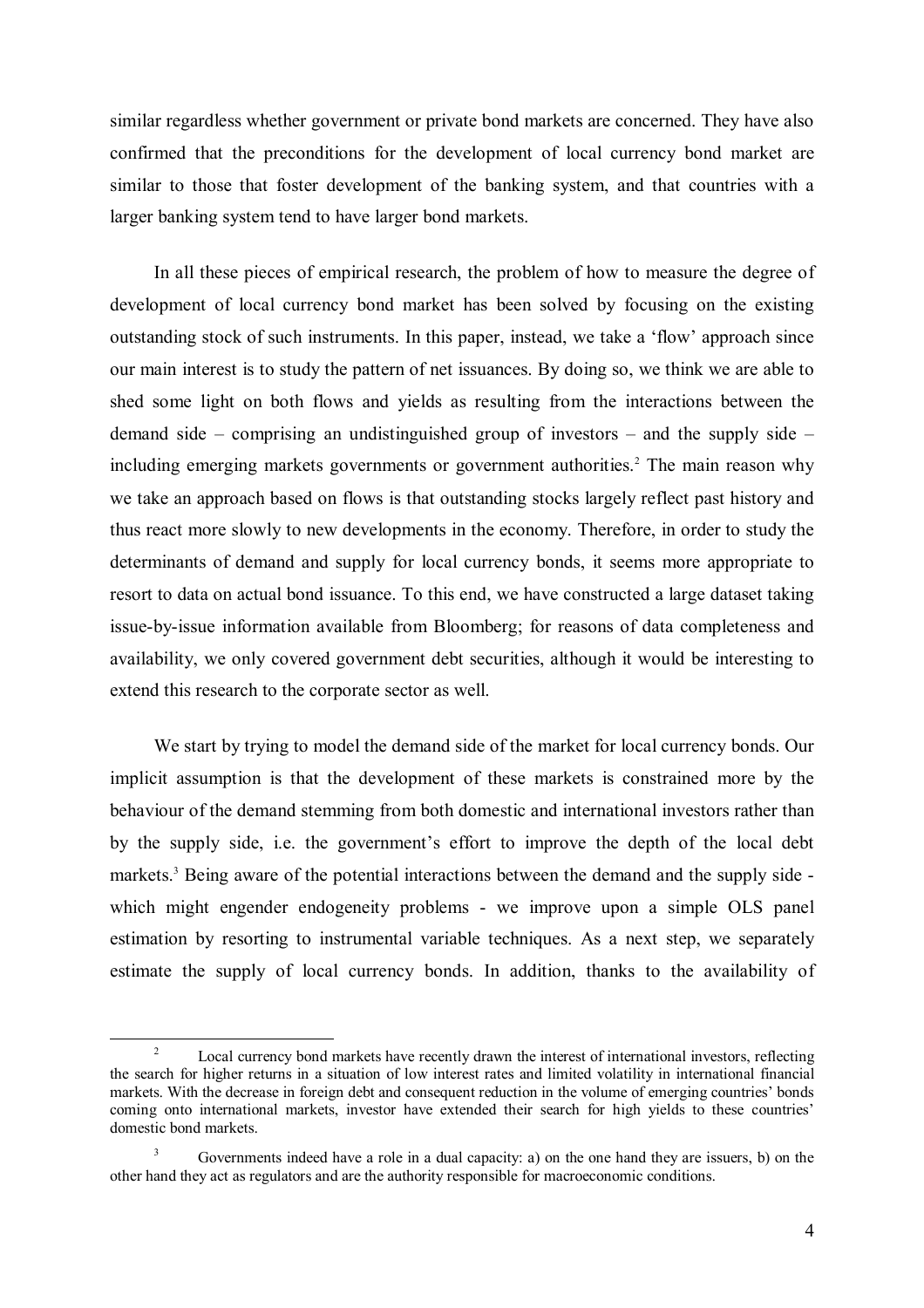information on maturity at issuance, we have carried out preliminary research on the determinants of demand for longer term bonds.

The paper is organised as follows: Section 2 covers the descriptive statistics; the econometric analysis and results for the demand and supply of sovereign bond issues are presented in Section 3; Section 4 deals with demand for longer-term bonds; Section 5 concludes.

## 2. Descriptive statistics

The Bank for International Settlements (BIS) publishes in its Quarterly Review data on outstanding domestic debt security, broken down by domestic sector.

Table 1

|                               | (in US\$ billion) |          |         |         |                                     |         |          |                      |         |
|-------------------------------|-------------------|----------|---------|---------|-------------------------------------|---------|----------|----------------------|---------|
|                               | 1999              | 2000     | 2001    | 2002    | 2003                                | 2004    | 2005     | 2006                 | $%$ GDP |
| Latin America                 | 460,7             | 523,2    | 560,2   | 453,1   | 578,5                               | 699,8   | 927,4    | 999,9                | 42,3%   |
| Argentina                     | 42,5              | 47,0     | 37.4    | 31,9    | 46.6                                | 50.6    | 72,3     | 74.3                 | 35,2%   |
| <b>Brazil</b>                 | 293,9             | 312,0    | 320,1   | 218,2   | 307,5                               | 382,7   | 532,1    | 608,4                | 64,2%   |
| Chile                         | 33,0              | 34,9     | 34,7    | 34,6    | 40, 8                               | 41,8    | 43,0     | 39,3                 | 27,7%   |
| Colombia                      | 13,5              | 16,8     | 19.6    | 19,5    | 22,9                                | 30,2    | 40,6     | 37,7                 | 28,6%   |
| Mexico                        | 74,8              | 108,9    | 144,2   | 145,0   | 155,7                               | 187,5   | 232,5    | 233,6                | 27,8%   |
| Peru                          | 3,0               | 3,6      | 4,1     | 4,0     | 4,9                                 | 7,1     | 7,1      | 6,6                  | 7.1%    |
| A sia                         | 1.002,3           | 1.082,2  | 1.217,8 | 1.494,8 | 1.750,3                             | 2.203,8 | 2.628,4  | 2.948,4              | 49,3%   |
| China                         | 159.3             | 202.3    | 238.4   | 342,3   | 448.5                               | 623.8   | 894.0    | 1.047,3              | 39.0%   |
| Hong Kong                     | 43.9              | 44.1     | 45.1    | 46.6    | 46,2                                | 48.1    | 49.8     | 50.2                 | 26,4%   |
| India                         | 102,1             | 113,6    | 130,2   | 155,8   | 203,2                               | 249,5   | 279,1    | 296,5                | 32,8%   |
| Indonesia                     | 49,2              | 53,6     | 49,2    | 58,1    | 65,7                                | 61,2    | 54,7     | 68,6                 | 18,8%   |
| Malaysia                      | 66,1              | 74,7     | 82,8    | 84,4    | 98,7                                | 110,6   | 123,5    | 135,0                | 90.6%   |
| Philippines                   | 22,8              | 20,7     | 23,8    | 27,4    | 30,4                                | 35,3    | 40,5     | 40,2                 | 34,3%   |
| Singapore                     | 36,4              | 41,9     | 49,6    | 54,0    | 58,3                                | 66,2    | 68,3     | 74.8                 | 56.7%   |
| South Korea                   | 365,2             | 377,7    | 438,8   | 538,2   | 579,7                               | 751,0   | 847,3    | 941,7                | 107,4%  |
| Taiwan                        | 125,9             | 122,8    | 124,3   | 141,2   | 161,6                               | 191.8   | 192,3    | 200.7                | 56,4%   |
| Thailand                      | 31.4              | 30.8     | 35.8    | 46.9    | 58.1                                | 66,4    | 79.0     | 93.4                 | 45,3%   |
| <b>Emerging Europe</b>        | 125,1             | 138,9    | 187,9   | 240,8   | 331,8                               | 424,5   | 434,9    | 435,9                | 21,2%   |
| Croatia                       | 1, 9              | 2, 3     | 2,6     | 3,6     | 4,5                                 | 6,1     | 7,0      | 7,6                  | 17,6%   |
| Czech Republic                | 24,6              | 22,8     | 25,7    | 43,6    | 55,9                                | 64,5    | 62,2     | 70.1                 | 51,2%   |
| Hungary                       | 16,6              | 16,5     | 19,7    | 30, 8   | 42,1                                | 52,9    | 48,5     | 50.2                 | 45,2%   |
| Poland                        | 27,3              | 32,1     | 44,2    | 55,3    | 65,8                                | 95.9    | 95.7     | 105.6                | 31,2%   |
| Russia                        | 9,2               | 7,7      | 5, 3    | 7,7     | 11,6                                | 21,1    | 25,1     | 29,7                 | 3,0%    |
| Slovak Republic               | 2, 5              | 2,9      | 5,7     | 7,9     | 11,6                                | 14,4    | 11.7     | 12,0                 | 21,9%   |
| Turkey                        | 43,0              | 54.7     | 84,7    | 91.8    | 140.3                               | 169.8   | 185.0    | 160.7                | 40,8%   |
| Others                        | 114,4             | 103,9    | 85,0    | 99,3    | 129,5                               | 158,2   | 160,8    | 148,2                | 36,7%   |
| Lebanon                       | 16,7              | 17,9     | 18,6    | 16,7    | 17,6                                | 17,2    | 19,0     | 18,4                 | 91,8%   |
| Pakistan                      | 26,8              | 26.7     | 26.6    | 28,4    | 30,9                                | 31,5    | 34.0     | 32.3                 | 25,0%   |
| South Africa                  | 70.9              | 59.3     | 39.9    | 54,3    | 81,0                                | 109.5   | 107,8    | 97.6                 | 38,3%   |
| <b>Total Emerging Markets</b> | 1.702,5           | 1.848,3  | 2.051,0 | 2.288,1 | 2.790,1                             | 3.486,3 | 4.151,6  | 4.532,5              | 41,9%   |
| Memo:<br><b>United States</b> | 13.865.5          | 14.307,6 |         |         | 15.061,9 16.048,7 17.320,4 18.833,7 |         | 20.310,5 | $21.431,1$ $175.0\%$ |         |
|                               |                   |          |         |         |                                     |         |          |                      |         |

# DOMESTIC DEBT SECURITIES OUTSTANDING

Source: BIS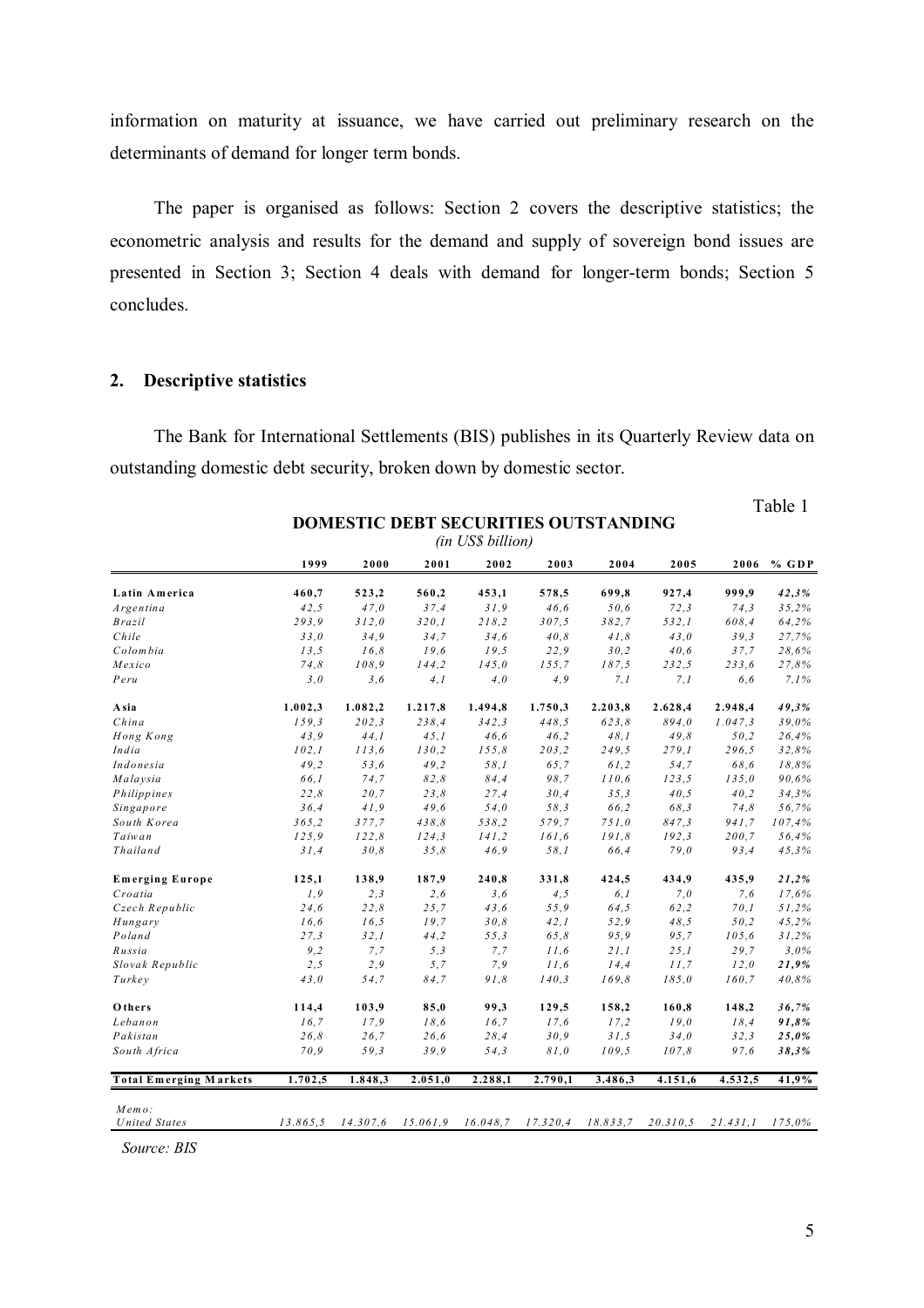According to the BIS, the capitalization of domestic bond markets amounted to more than US\$ 4.5 trillions in mid-2006, compared with around US\$ 625 billion for the international markets. The Asian markets account for over 65 percent of all securities in circulation (see Table 1) and recorded the fastest rate of growth in the first six months of 2006  $(12$  percent).<sup>4</sup>

Net issues of local currency bonds are computed by the BIS as changes in stocks,  $((...)$ which are adjusted for exchange rate valuation effects by converting changes in amounts outstanding in national currency using the average US dollar exchange rate prevailing during the relevant reporting period (…)" (BIS 2003). We attempt to improve upon the measurement of issuance activity by developing a new dataset, made up of bonds in domestic and hard currency issued in 13 emerging economies both in local and global markets between January 1999 and December 2005.<sup>5</sup> The dataset, drawn from Bloomberg, collects issue-by-issue information on: a) the announcement, issue and maturity date of individual bonds; b) the notional amount issued; c) the coupon and the maturity type (including whether the bond is interest- or inflation-indexed); d) the currency and the market where the issue is traded. Unfortunately the price at issuance is not available for all the bonds in the dataset, making it impossible to determine yields for each issue. Given the information contained in the dataset, a bond can be classified as a global bond or a local bond.<sup>6</sup> Among them, a further classification can be devised that comprises: 1) zero-coupon bonds; 2) bonds linked to either inflation or specific interest rates or exchange rates; 3) fixed-coupon longer-term bonds. The availability of single issues allows us to compute actual issuance without having to resort to any "change in stocks" approximation.

Table 2 shows that from 1999 to 2004 the overall gross issuance of emerging market bonds in our sample remained steady and increased in 2005 up to almost US\$ 900 billions; average maturity slightly exceeded two years. The weight of global issues increased between 1999 and 2001, declined thereafter and increased again in 2005; in the time span considered,

<sup>4</sup> For a thorough analysis of developments in local markets and the related policy issues see Mathieson et al. (2004).

<sup>5</sup> The countries considered are: Argentina, Brazil, Chile, Czech Republic, India, Indonesia, Malaysia, Mexico, Philippines, Poland, Russia, Thailand, Turkey. The 13 countries considered made up about 50 percent of the total outstanding amount of local currency bonds in emerging markets.

<sup>6</sup> For the purpose of this study, domestic issues denominated in hard currency have been considered as global bonds. These issues, anyway, represented only 3 percent of gross issuance for the 13 countries considered in 2005 and, as a matter of fact, are only present in Argentina, Chile and Turkey.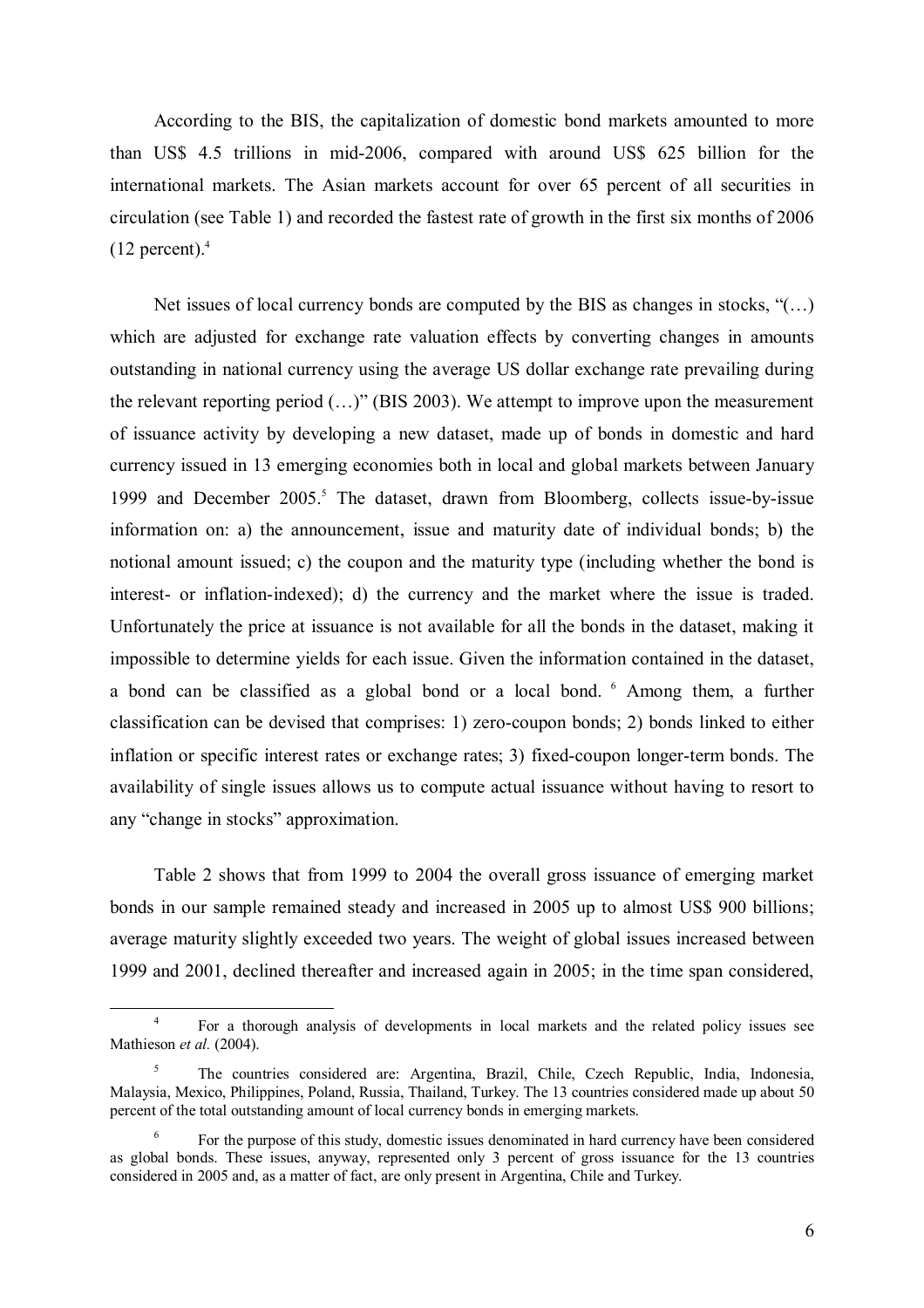they represented less than 10 percent of sovereign bonds issued by the countries in our sample.

The difficulty of many EMEs in borrowing at long term is witnessed by the fact that the share of bonds with maturity at issuance longer than 1 year (hereafter long-term bonds) has only recently exceeded 50 percent of total issuance; among them, the majority are fixed- or zero-coupon bonds. Among bonds with a floating coupon, it is notable that exchange-rateindexed bond issuance has decreased,<sup>7</sup> while inflation-linked bonds have increased fourfold since 1999. Particularly in EMEs where monetary policy credibility may not be full established, this kind of bonds can help the government to extend the maturity of debt.

Table 2

|      |              |      |        |      |        |     |             |     |         |        | Long-term issuance by coupon type |                 |
|------|--------------|------|--------|------|--------|-----|-------------|-----|---------|--------|-----------------------------------|-----------------|
|      |              |      |        |      |        |     |             |     |         | Zero   |                                   |                 |
|      |              |      |        |      |        |     | Local long- |     | FX-     | /fixed | <b>Inflation</b>                  | <b>Floating</b> |
|      | <b>Total</b> |      | Global |      | Local  |     | term **     |     | indexed | coupon | indexed                           | rate            |
| 1999 | 657.6        | 2.3  | 43.4   | 6.3  | 614.3  | 2.1 | 242.5       | 5.0 | 30.8    | 87.5   | 5.9                               | 118.3           |
| 2000 | 637.1        | 2.7  | 60.9   | 8.6  | 576.1  | 2.3 | 288.7       | 6.1 | 35.2    | 143.7  | 4.2                               | 105.6           |
| 2001 | 655.1        | 3. I | 103.3  | 9.7  | 551.8  | 2.6 | 246.4       | 6.6 | 38.3    | 94.8   | 16.1                              | 97.2            |
| 2002 | 606.6        | 2.4  | 19.3   | 8.0  | 587.3  | 2.3 | 264.1       | 6.6 | 30.2    | 140.6  | 21.1                              | 72.3            |
| 2003 | 697.0        | 2.4  | 32.9   | 8.5  | 664.2  | 2.3 | 295.6       | 6.7 | 12.4    | 207.9  | 14.0                              | 61.3            |
| 2004 | 656.9        | 2.0  | 32.0   | 11.7 | 624.9  | 1.8 | 241.9       | 5.9 | 6.7     | 163.5  | 10.5                              | 61.2            |
| 2005 | 895.0        | 2.3  | 100.1  | 14.9 | 794.9  | 1.8 | 403.4       | 6.3 | 18.4    | 269.5  | 22.5                              | 93.1            |
| tot  | 4805.3       |      | 391.8  |      | 4413.4 |     | 1982.6      |     | 172.0   | 1107.3 | 94.3                              | 609.0           |

## GROSS ISSUANCE IN EMEs (in billions of dollars)\*

Source: Authors' calculation on Bloomberg data

\* Number in italics are average maturity in years.

\*\* Bonds with maturity at issuance longer than 1 year.

Overall Table 2 seems to suggest that EMEs have been able to reduce the number and value of 'dangerous' issues, i.e. those that are sensitive to shifts in market sentiment. Through the composition of new issues, EMEs are addressing those features of their sovereign debt structure that in the past had traditionally made them more crisis-prone than advanced economies (Borensztein et al. 2004). However, at least initially, this improvement is obtained by resorting to a greater issuance of short-term bonds, which leaves the debt structure sensitive to rollover constraints.

7

In table 2, FX-indexed bonds includes some domestic issues in foreign currency.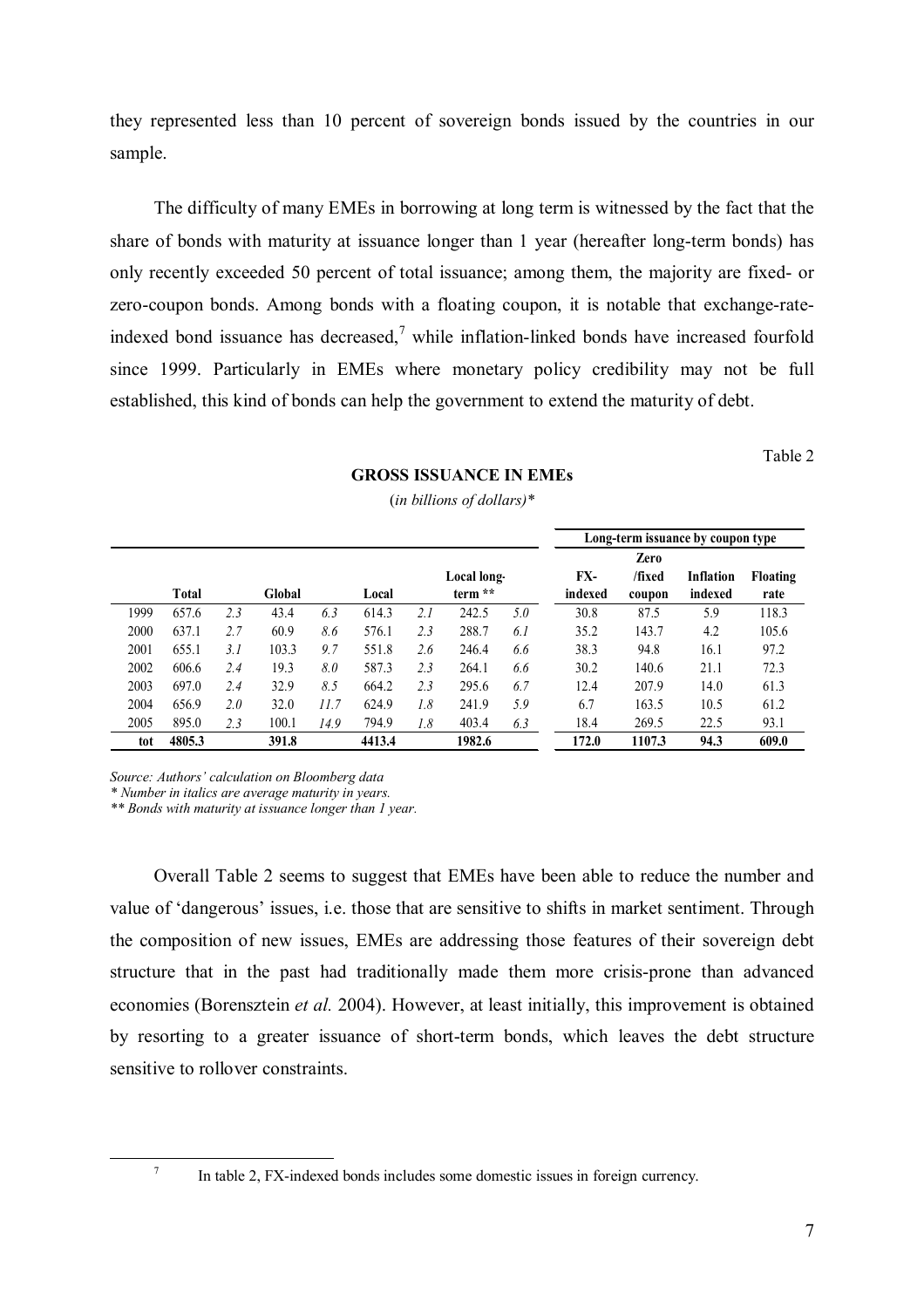From a regional perspective (Table 3), almost half of the gross issuance of bonds in our sample took place in Latin America (US\$ 2,200 billions out of 4,800). The second most important area was Asia (US\$ 1,700 billions) followed by Eastern Europe (US\$ 900 billions). Around half of the local issues in Latin America and in Eastern Europe are represented by securities with maturity above one year. This percentage is about 28 percent in Asia.

Taking into account long-term securities, two-thirds of the issues in Latin America are bonds linked to inflation, the exchange rate or short-term rates. On the contrary, zero- or fixed-coupon bonds were the most significant type of long-term issues both in Asia and Eastern Europe.

Despite the differences in the structure of government debt securities, average maturity did not differ noticeably among regions. Asia recorded the shortest average maturity in local markets (1.5 years) but appeared to be able to issue at longer maturities, as shown by the longest average maturity for local long-term securities (7.5 years).

Table 3

## GROSS ISSUANCE IN EMEs BY REGION

|                |              |     |        |      |         |     |             |     | Long-term issuance by coupon type |        |           |          |
|----------------|--------------|-----|--------|------|---------|-----|-------------|-----|-----------------------------------|--------|-----------|----------|
|                |              |     |        |      |         |     |             |     |                                   | Zero   |           |          |
|                |              |     |        |      |         |     | Local long- |     | FX-                               | /fixed | Inflation | Floating |
|                | <b>Total</b> |     | Global |      | Local   |     | term **     |     | indexed                           | coupon | indexed   | rate     |
| Latin America  | 2.233.3      | 2.7 | 275.6  | 7.3  | 1.957.7 | 2.6 | 1.051.7     | 4.5 | 131.0                             | 364.4  | 91.8      | 464.5    |
| Eastern Europe | 915.6        | 2.4 | 75.8   | 10.4 | 839.9   | 1.9 | 484.2       | 4.2 | 40.4                              | 364.6  | 2.5       | 76.6     |
| Asia           | 1.656.3      | 2.2 | 40.4   | 9.7  | 1.615.9 | 1.5 | 446.7       | 7.5 | 0.5                               | 378.2  | 0.0       | 67.9     |
| tot            | 4805.3       |     | 391.8  |      | 4413.4  |     | 1982.6      |     | 172.0                             | 1107.3 | 94.3      | 609.0    |

(in US\$ billions)\*

Source: Authors' calculation on Bloomberg data

\* Number in italics are average maturity in years.

\*\* Bonds with maturity at issuance longer than 1 year.

From a policy and financial stability perspective, investigating the factors which can increase maturity of domestic debt become crucial, now that domestic debt has become the main instrument to fulfil the financial needs of emerging economies. In this vein, Table 4 reports the breakdown by maturity and type of gross issuance of bonds in our sample.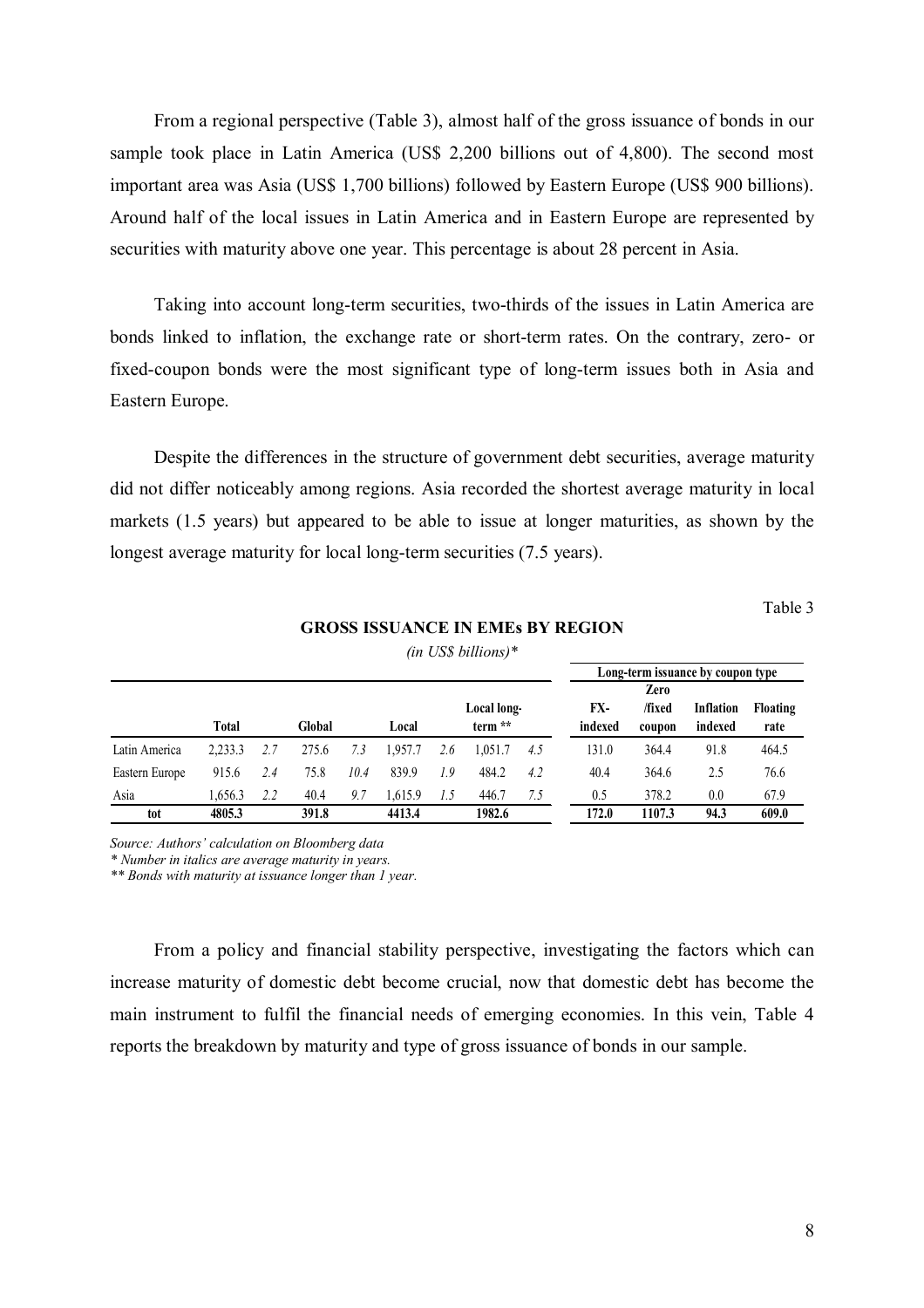|                    |              | <b>Maturity (in years)</b> |          |         |        |         |         |
|--------------------|--------------|----------------------------|----------|---------|--------|---------|---------|
|                    |              | <1                         | $1 - 3$  | $3 - 5$ | $5-10$ | >10     | Tot     |
| <b>Local Bonds</b> | US\$ bln     | 2,430.9                    | 975.3    | 363.7   | 328.2  | 315.4   | 4,413.4 |
|                    | $\%$         | 55.1%                      | $22.1\%$ | 8.2%    | 7.4%   | $7.1\%$ |         |
|                    | $n^{\circ}$  | 7,017                      | 1,031    | 690     | 1,068  | 261     | 10,067  |
|                    | Av. Maturity | 0.4                        | 2.2      | 4.4     | 8.5    | 16.3    | 2.2     |
| Global             | US\$ bln     | 2.0                        | 19.7     | 49.1    | 116.5  | 204.5   | 391.8   |
|                    | $\%$         | 0.5%                       | $5.0\%$  | 12.5%   | 29.7%  | 52.2%   |         |
|                    | $n^{\circ}$  | 15                         | 54       | 111     | 152    | 113     | 445     |
|                    | Av. Maturity | 0.9                        | 2.6      | 4.5     | 8.0    | 20.7    | 9.5     |
|                    |              |                            |          |         |        |         |         |
| <b>Tot</b>         | US\$ bln     | 2,432.9                    | 995.0    | 412.8   | 444.7  | 519.9   | 4,805.3 |
|                    | $\%$         | 50.6%                      | 20.7%    | $8.6\%$ | 9.3%   | 10.8%   |         |
|                    | $n^{\circ}$  | 7,032                      | 1,085    | 801     | 1,220  | 374     | 10,512  |
|                    | Av. Maturity | 0.4                        | 2.3      | 4.5     | 8.5    | 17.6    | 2.5     |

## GROSS ISSUANCE OF BONDS IN EMERGING ECONOMIES BY MATURITY AND TYPE (1999-2005)

Source: Authors' calculation on Bloomberg data.

Short-term issues, with a maturity with less than one year, are the majority of local currency bonds (55 percent). On the contrary, when these countries borrow on international markets (Global issuance in the table), long-term bonds are the rule.

## 3. Empirical analysis

Two main factors are at play in determining the development of deeper local currency bond markets: the country's necessity to issue local currency denominated debt and the attractiveness of such instruments to both local and international investors.

In any market, changes in both flows and prices must reflect shifts in either the demand or the supply schedule (or both simultaneously) and both schedules will be affected by agents' expectations as to the future evolution of the market. The interaction between demand and supply factors will determine the price and quantity at which the market clears; changes in this equilibrium over time are then the observed flows. Variations in asset quality or fundamentals due to external shocks or domestic politics will be reflected in changing prices and flows, as markets adjust to the changed circumstances.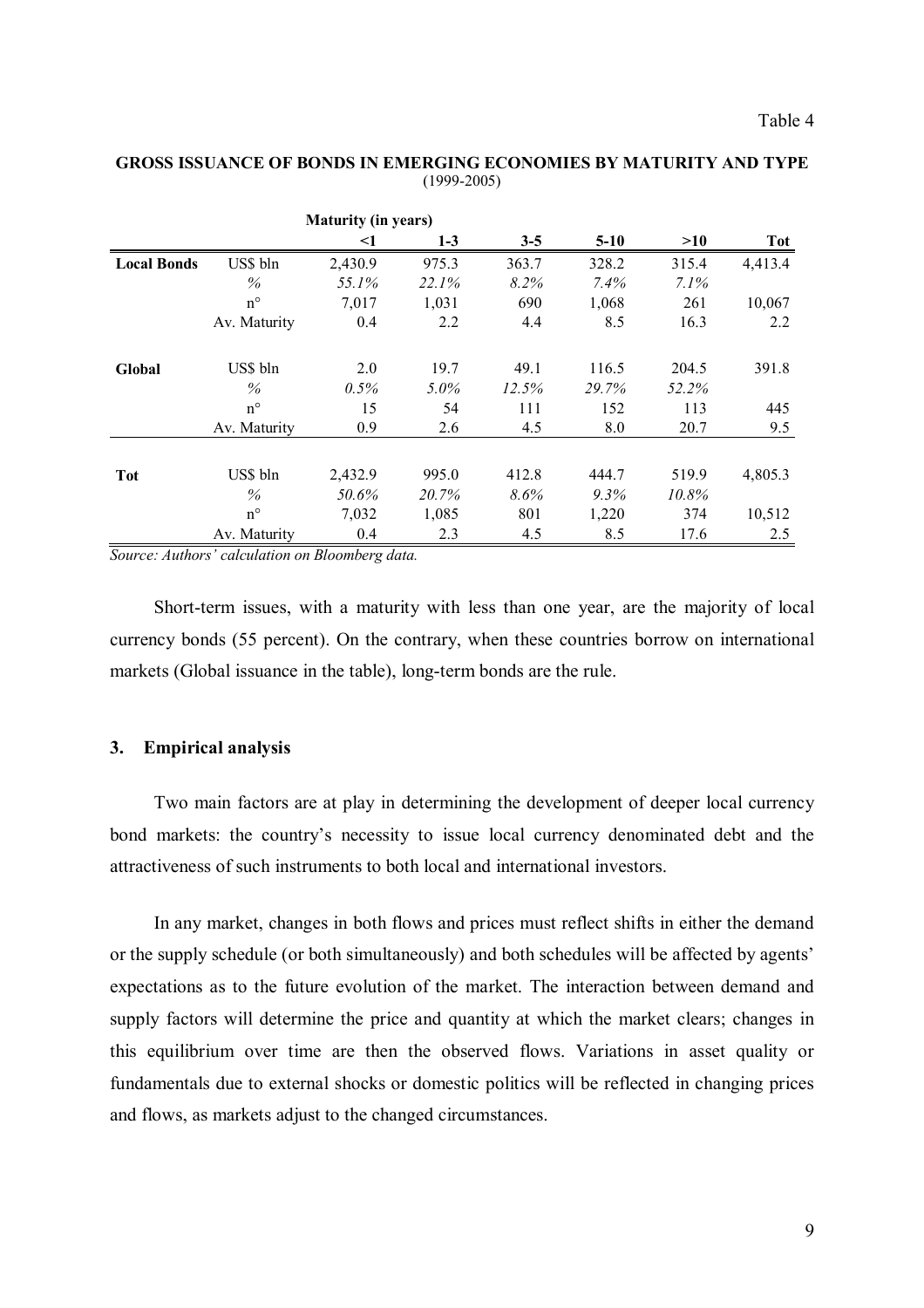## 3.1 The demand side

 $\overline{a}$ 

As already mentioned, the literature on local currency bond markets has generally investigated the determinants of the outstanding stock, without interpreting the estimated equation as demand or supply functions. The literature on capital flows, on the contrary, explicitly modelled the demand for emerging market assets in terms of factors that might 'push' or 'pull' international investors:<sup>8</sup> several papers within this strand of empirical research have shown that demand is the main determinant of the level of capital flows. First, the wellknown inverse correlation between emerging market bond yields and capital flows intuitively implies the presence of fluctuations in demand rather than supply, a notion supported by the hypothesis that market access is constrained for borrowers (FitzGerald and Krolzig, 2005). Mody and Taylor (2001) have examined capital flows to four emerging markets – Brazil, Mexico, Thailand and Korea – and found evidence that the demand is the 'short' side of the market, determining the level of the flows: it is thus possible to observe instances of 'international capital crunch' where flows are curtailed because of lender rationing. In particular, these results show that higher US yield spreads are associated with credit crunches for emerging markets.

We believe that the same demand-oriented approach, developed in the literature on capital flows, can be extended to the analysis of local currency bond markets. Recent evidence (IMF 2005) seems to suggest that international institutional investors have shifted as much as 10 percent of their exposure into emerging markets from hard currency-denominated assets to local currency instruments, compared with minimal exposure three years ago.<sup>9</sup> This would indicate that international investors are playing an increasingly important role in the development of local currency bond markets. However, given the lack of breakdown data about holders' nationality, we are implicitly assuming that domestic investors pose the same

<sup>&</sup>lt;sup>8</sup> The aggregate level of capital flows to emerging markets is held to be determined by the push factors, which include market conditions in the source country and the return on emerging markets as a whole. The pull factors are the conditions in the destination countries, which determine the allocation of the aggregate flow across the emerging markets (FitzGerald 2002).

These investors, such as large pension funds and insurance companies, tend to make long-term allocations, thus they may constitute a relatively stable part of an investor base. Dedicated emerging market bond funds have also increased their exposure to local currency instruments. Global bond funds (those that include bonds from a broad range of countries, both mature and emerging) are also including some emerging market local currency bonds in their portfolios. This trend has been accelerated since the incorporation of bonds from eight investment-grade emerging market countries in the Lehman Global Aggregate Index, a commonly used benchmark for global bond funds.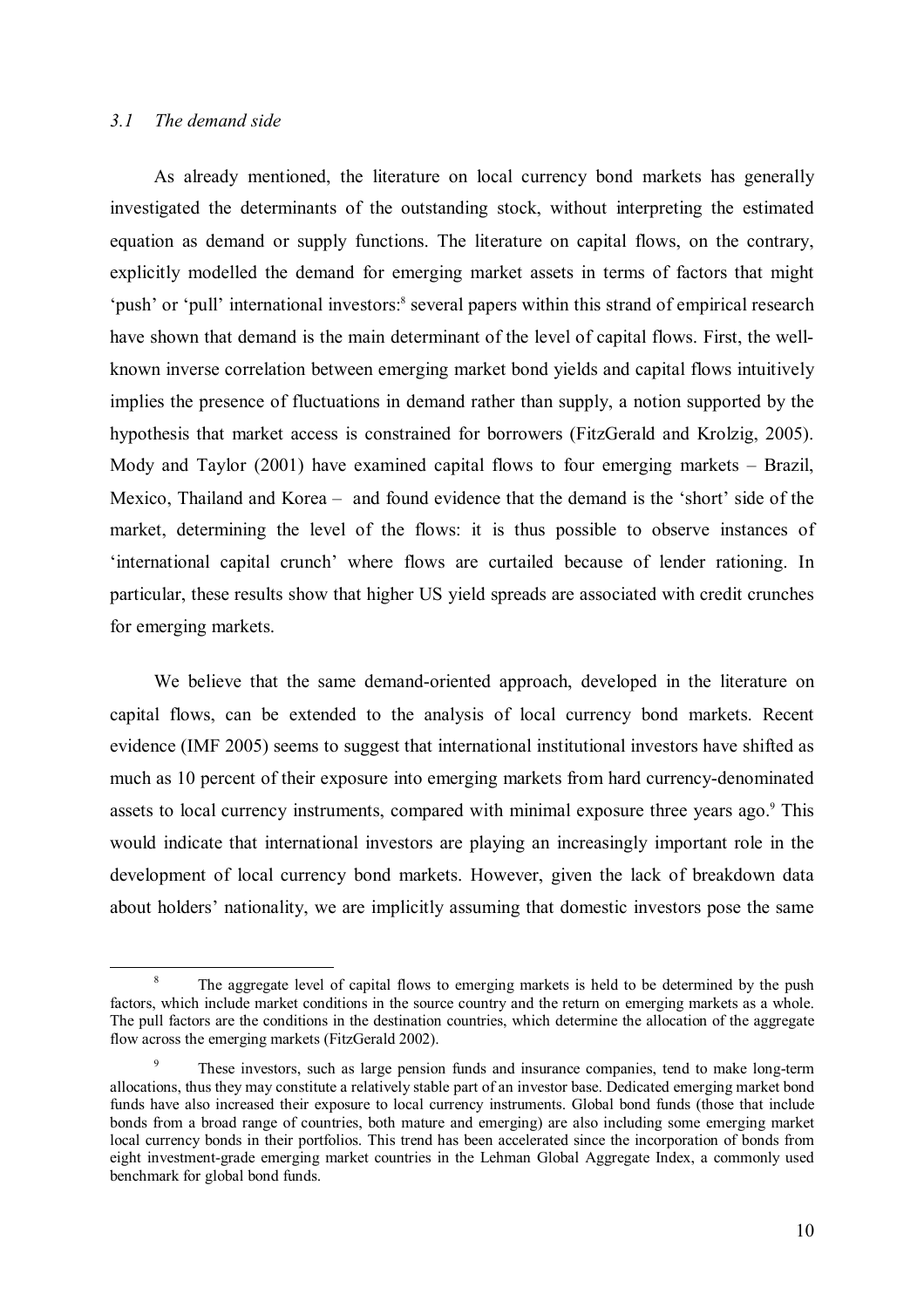constraints on the development of local currency bond markets as those stemming from foreign investors.

In what follows, we will explain the amount of net issuance of local currency bonds in terms of some demand-related factors, which could be grouped as follows: a) country-specific macroeconomic and financial variables, which measure the soundness of an emerging economy; b) variables that describe economic freedom and, more generally, the institutional settings; c) a set of country fixed effects, which control for other neglected country-specific effects, together with a time trend, which models the overall cyclical conditions of financial markets.<sup>10</sup>

Our dependent variable, i.e. net bond issuance, is computed as the difference between the logarithm of gross issues in a given year and the logarithm of the amount of outstanding bonds due in the same year. In this definition the amount due serves as a scaling factor.

A first set of regressions are estimated using a pooled least squares method, with a panel made up of the 13 emerging countries mentioned in Section 2. We use annual data between 1999 and 2005 and thus we aggregate amounts of issues by year. After testing for the significance of several variables among the groups outlined above, the final specifications are presented in Table 5 below.

<sup>&</sup>lt;sup>10</sup> See Annex I for a description of the independent variables.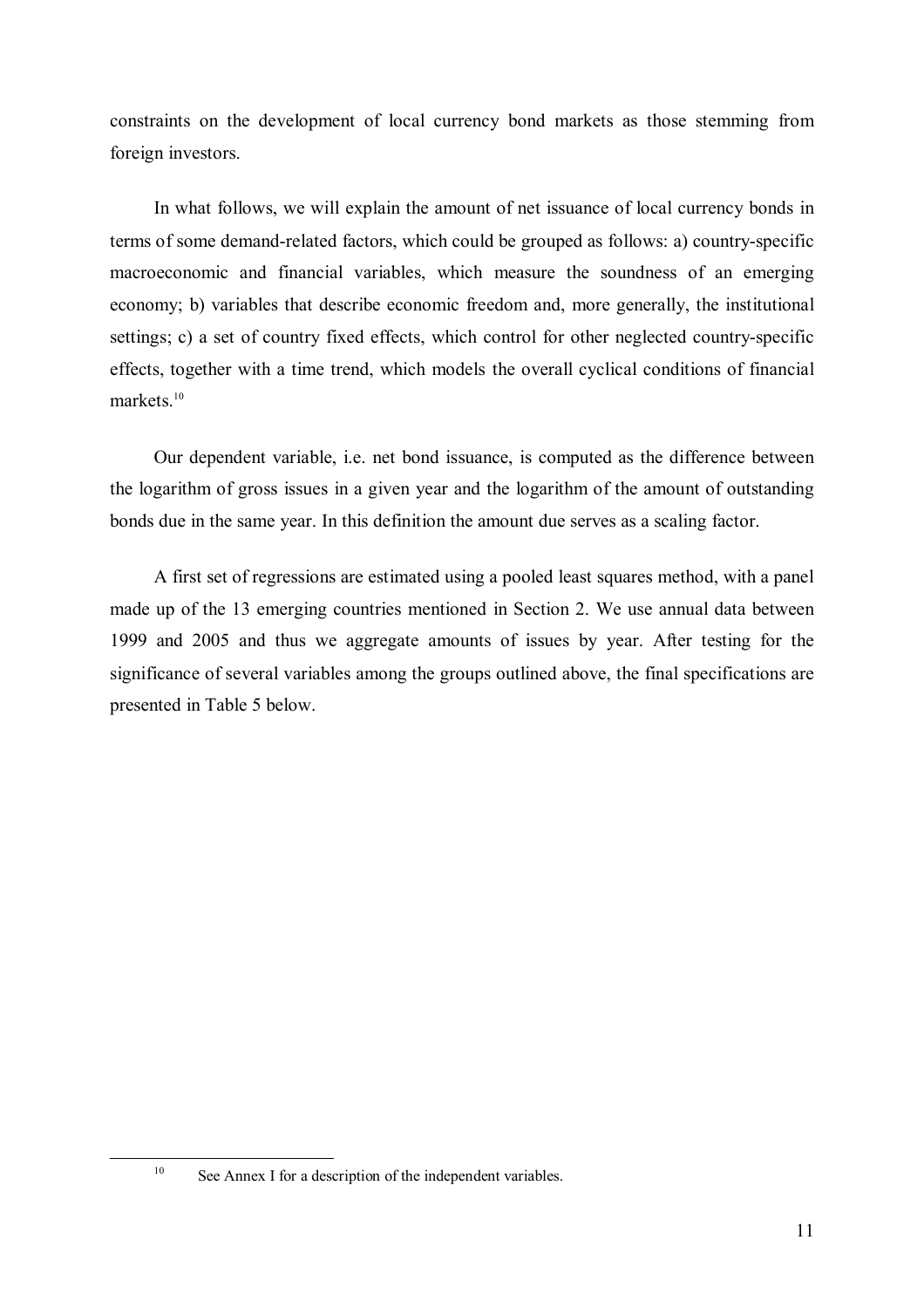Table 5

#### DEMAND ESTIMATION

(Dependent variable: Net issuance; White Heteroskedasticity Consistent Covariance)

|                                | 1          | $\overline{2}$ | 3          | 4          | 5          | $6(*)$     | $7(*)$     |
|--------------------------------|------------|----------------|------------|------------|------------|------------|------------|
| <b>Institutional Variables</b> | 0.051      | 0.050          | 0.054      | 0.054      | 0.041      | 0.019      | 0.017      |
|                                | (2.625)    | (2.558)        | (2.181)    | (2.238)    | (2.607)    | (1.140)    | (1.291)    |
| <b>Inflation Volatility</b>    | $-18.710$  | $-20.721$      | $-23.413$  | $-22.548$  | $-16.576$  | $-11.810$  | $-11.778$  |
|                                | $(-4.690)$ | $(-4.944)$     | $(-4.017)$ | $(-4.392)$ | $(-4.551)$ | $(-4.281)$ | $(-5.288)$ |
| $Log(Public Det)$ (t-1)        | $-1.200$   | $-1.185$       | $-1.647$   | $-1.620$   | $-0.676$   | $-0.696$   | $-0.600$   |
|                                | $(-4.035)$ | $(-3.587)$     | $(-3.807)$ | $(-3.572)$ | $(-2.111)$ | $(-2.799)$ | $(-2.966)$ |
| Log (Interest Rate)            | 0.428      | 0.461          |            |            |            |            |            |
|                                | (3.099)    | (4.127)        |            |            |            |            |            |
| Log(Spread)                    |            |                | 0.293      |            | $-0.091$   | 0.181      | 0.215      |
|                                |            |                | (2.660)    |            | $(-1.078)$ | (3.139)    | (3.596)    |
| Log (SD Interest Rate)         | $-0.010$   |                |            |            |            |            |            |
|                                | $(-2.220)$ |                |            |            |            |            |            |
| Log (SD ELMI)                  |            | $-0.119$       | $-0.115$   |            | $-0.020$   | $-0.003$   | $-0.049$   |
|                                |            | $(-1.995)$     | $(-2.069)$ |            | $(-0.293)$ | $(-0.090)$ | $(-1.673)$ |
| Sharpe ratio                   |            |                |            | 0.170      |            |            |            |
|                                |            |                |            | (2.899)    |            |            |            |
| Time trend                     |            |                |            |            | $-0.156$   |            |            |
|                                |            |                |            |            | $(-6.042)$ |            |            |
| Log(Stock of Domestic Credit)  |            |                |            |            |            | 0.701      |            |
| (% of bonds at maturity)       |            |                |            |            |            | (5.642)    |            |
| Log(GDP)                       |            |                |            |            |            |            |            |
| (% of bonds at maturity)       |            |                |            |            |            |            | 0.722      |
|                                |            |                |            |            |            |            | (8.419)    |
|                                |            |                |            |            |            |            |            |
| R-squared                      | 0.687      | 0.641          | 0.598      | 0.589      | 0.711      | 0.817      | 0.823      |
| Sum squared residual           | 10.408     | 11.322         | 12.073     | 12.324     | 8.670      | 5.062      | 5.048      |
| Total obs.                     | 85         | 84             | 75         | 75         | 75         | 64         | 71         |

In bold, at least 5 % significant coeffs; underlined, at least 10% significant coeffs.

Two specification tests have been carried out: Jarque-Bera's normality test and autocorrelation test of order one (see Wooldrigde 2002, p.274-276 ). Normality is generally accepted and autocorrelation is rejected in all cases. Hence, tstatistics of coefficients are robust to heteroskedasticity only (White's heteroskedasticity consistent covariance matrix). \*\* Argentina is not included in the sample.

\*\*The variable is not in log.

The price variable is measured in two alternative ways: a) as the absolute level of the domestic interest rate; b) as the spread on US government bond yields (Eichengreen and Luengnaruemitchai 2004). Therefore, the first two columns of Table 5 refer to a demand equation where the price variable is a measure of the average domestic interest rate; in the other columns, the price variable is the spread between the domestic interest rate and the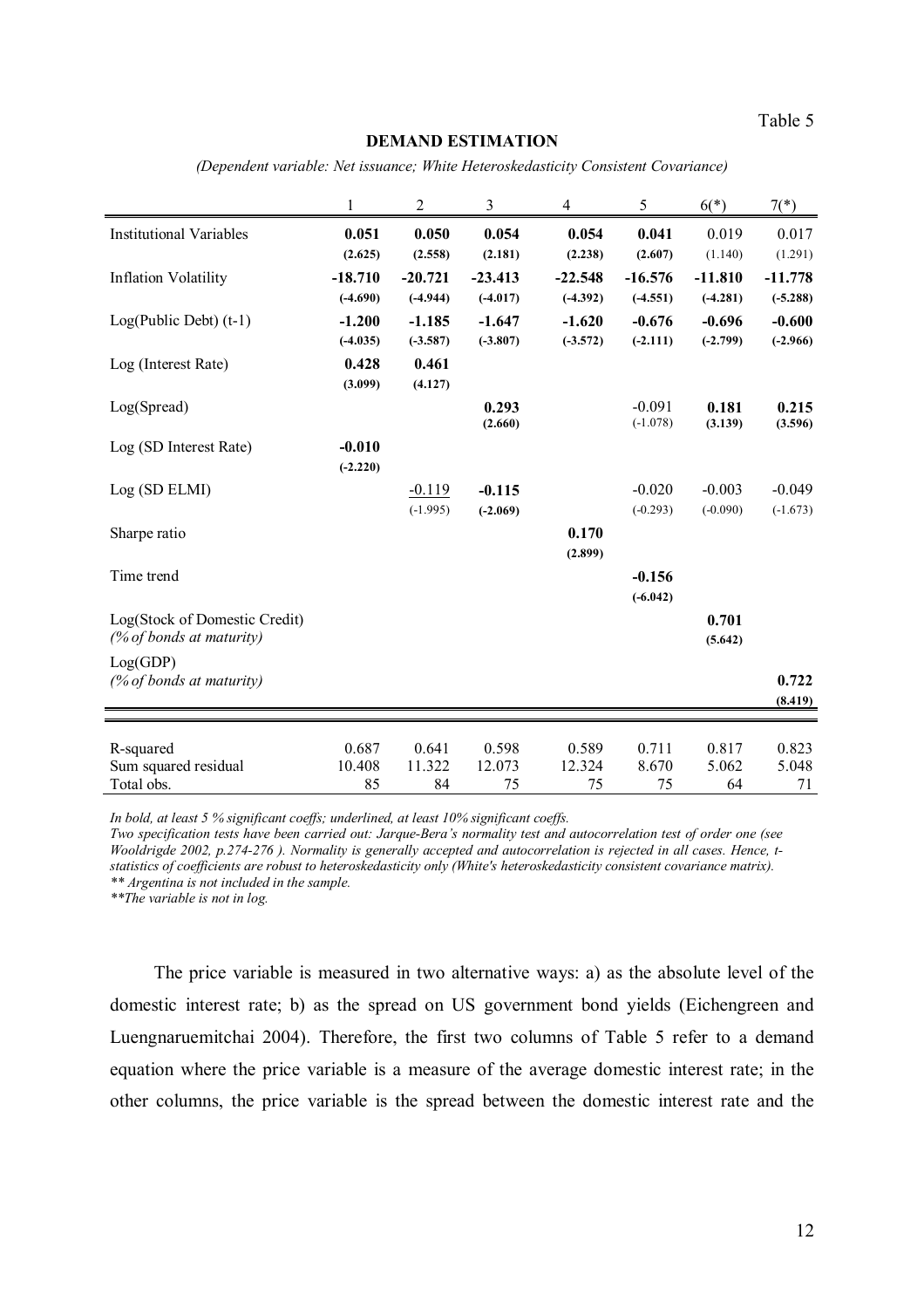corresponding U.S. interest rates.<sup>11</sup> At this stage, these price variables are assumed to be exogenous. Regardless of the price variable taken into account, some clear results stand out:

1) Institutional variables do matter in determining the amount of local currency bond issues. Indeed the legal framework and the freedom for foreign residents to invest in a country contribute to the growth of local markets and foster issuance of new debt.<sup>12</sup> The demandrelated explanation could be that the more developed is the legal system and the property rights established, the more likely are investors, including international ones, to be willing to engage in transactions in local markets.

2) The macroeconomic framework is important as well: the more volatile inflation, the lower the demand for local currency bonds. Volatile inflation can be interpreted as a result of bad economic policy management: macroeconomic instability generates a negative environment for investments, depresses new issues of domestic bonds and makes it more difficult to roll over existing debt. These results confirm previous research based on the analysis of the stock of outstanding bonds (Claessens et al. 2003; Eichengreen and Luengnaruemitchai 2004). In addition to those results, we find that a higher public debt to GDP ratio has a negative effect on bond issuance: investors find that highly indebted countries are riskier and thus they shun their debt instruments unless they can earn higher interest rates, as documented by the positive coefficient on the nominal interest rate.

3) As expected in a standard portfolio model, demand for local currency bond is positively related to yields (both expressed in absolute terms and as a spread on US government yields) and negatively related to volatility. We measure the latter either as the volatility of the interest rate variable included in our dataset (column 1) or as the standard deviation of the JP Morgan ELMI+ index (colums 2 and 3).<sup>13</sup> In column 4 we introduce a

<sup>&</sup>lt;sup>11</sup> We are aware that we should also consider expected exchange rate variation or use a covered interest rate parity to model it. Unfortunately forward rates were not readily available for all the currencies in the sample. We therefore tried to include several measures of expected exchange rate, based on available macroeconomic variables including inflation rate differentials, without reaching significant results. In addition, historical exchange rate volatility turned out to be insignificant. See Annex 1 for a detailed description of all the regressors.

<sup>&</sup>lt;sup>12</sup> The institutional variable is an average of six indicators, three of which closely related to the legal framework and the others to capital account liberalisation (see Annex 1). When introduced separately in the regressions, they generally have the same coefficient, so they have been taken as a single variable in the final specifications.

<sup>13</sup> J.P. Morgan's Emerging Local Markets Index Plus (ELMI+) tracks total returns for localcurrency-denominated money market instruments in 24 emerging markets countries. We are aware that we are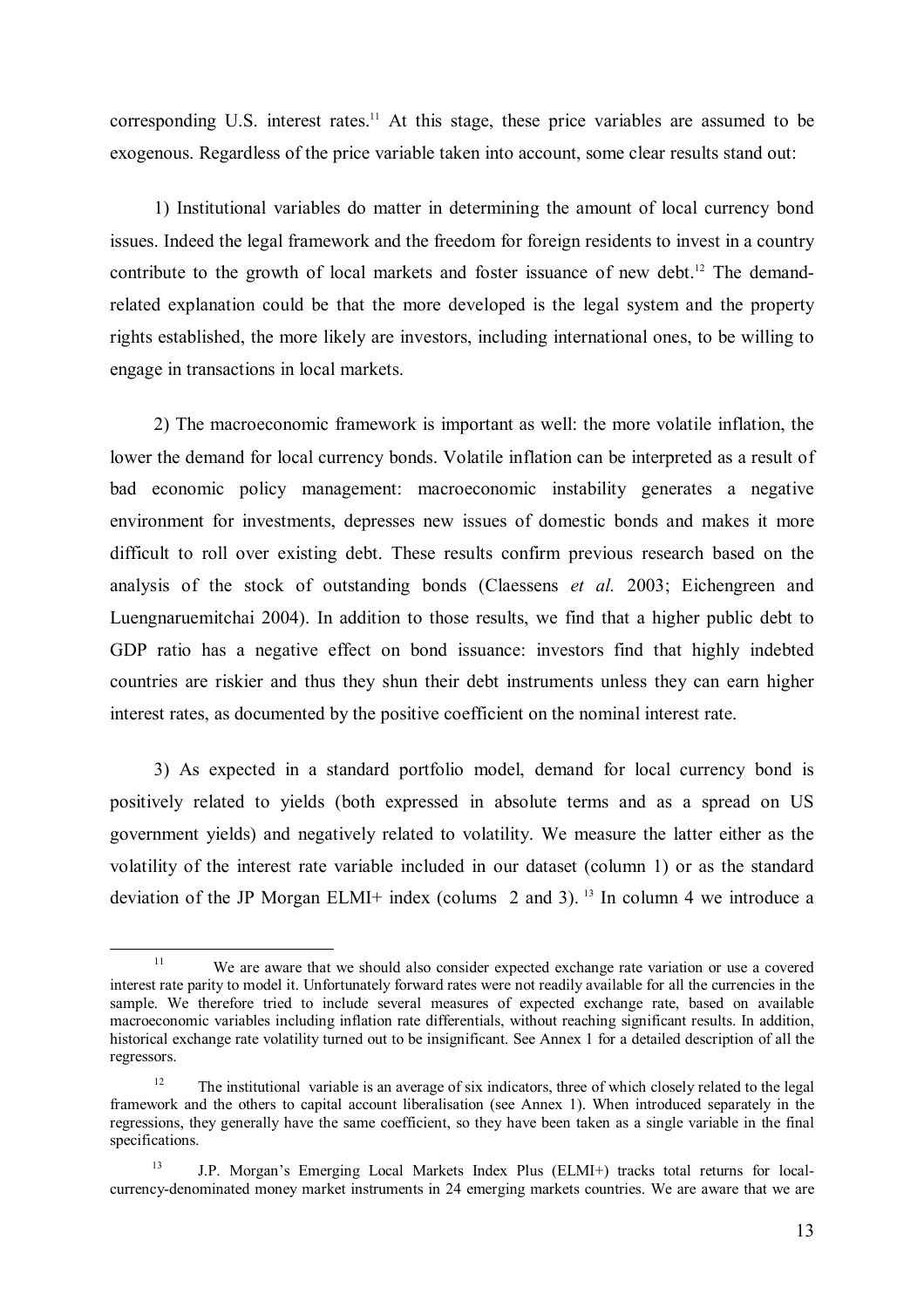measure of the Sharpe ratio, obtained dividing the spread by the standard deviation of the ELMI+: this variable can be viewed, in fact, as an important indicator of asset quality in EMEs that highlights the advantages of the emerging debt asset class in terms of return/volatility.<sup>14</sup> As expected, this measure is significant and its coefficient is positive.

4) The specification in column 5 shows that there is a common significant time trend in the data, meaning that a common dynamics across countries emerges over the sample. The trend makes the coefficient on the spread insignificant: this suggests that, conditioned on the other variables, domestic spreads might have experienced the same generalised reduction recently observed for international bonds denominated in hard currency.

5) In the last two specifications (columns 6 and 7), we tried to account for the dimension of the economy and the degree of financial deepness. In that respect, we used domestic credit as a proxy of the development of the financial and the banking systems,<sup>15</sup> and nominal GDP as a proxy of the size and the potential liquidity of government bond market. The significant sign on domestic credit confirms the evidence found in previous research with respect to a complementary, rather than antithetic, role of the banking system in the development of local currency bond markets (Eichengreen and Luengnaruemitchai 2004, Burger and Warnock 2006a). Banks, in fact, can be intermediaries, acting as market makers, subscribers or even as investors thus contributing to enhance the liquidity - and hence the attractiveness - of local currency bond markets. Burger and Warnock (2006a), indeed, suggest that the debate in the literature on the 'finance and growth' nexus might as well shift from the relative merits of bank-based and (equity) market-based financial systems to debt (banking and bonds) versus equity financing. The positive and significant sign of the GDP coefficient confirms that size matters and that large countries have a larger local investor base that fosters issuance.<sup>16</sup>

<u>.</u>

<sup>16</sup> Note that GDP and the domestic credit variables are scaled to the amount of bonds at maturity in the year. This amounts at regressing gross issuance, rather that net issuance, on those variables.

using proxies both for yields and for their volatility, but we couldn't calculate the actual return because of lack of bond prices series.

<sup>&</sup>lt;sup>14</sup> This is especially true in Asia (IMF, 2005; BIS, 2004).

<sup>&</sup>lt;sup>15</sup> Also in Borensztein *et al.* (2006) the size of the domestic financial system is proxied by stock of domestic credit. They note as well that, although when scaled by GDP, local currency bond market capitalization in Latin America lags behind that in the East Asia region and is one order of magnitude smaller than in advanced economies, if we instead scale bond market capitalization by the domestic credit, Latin American markets are lager than those in Emerging Asia, and are respectable when compared to advanced economies.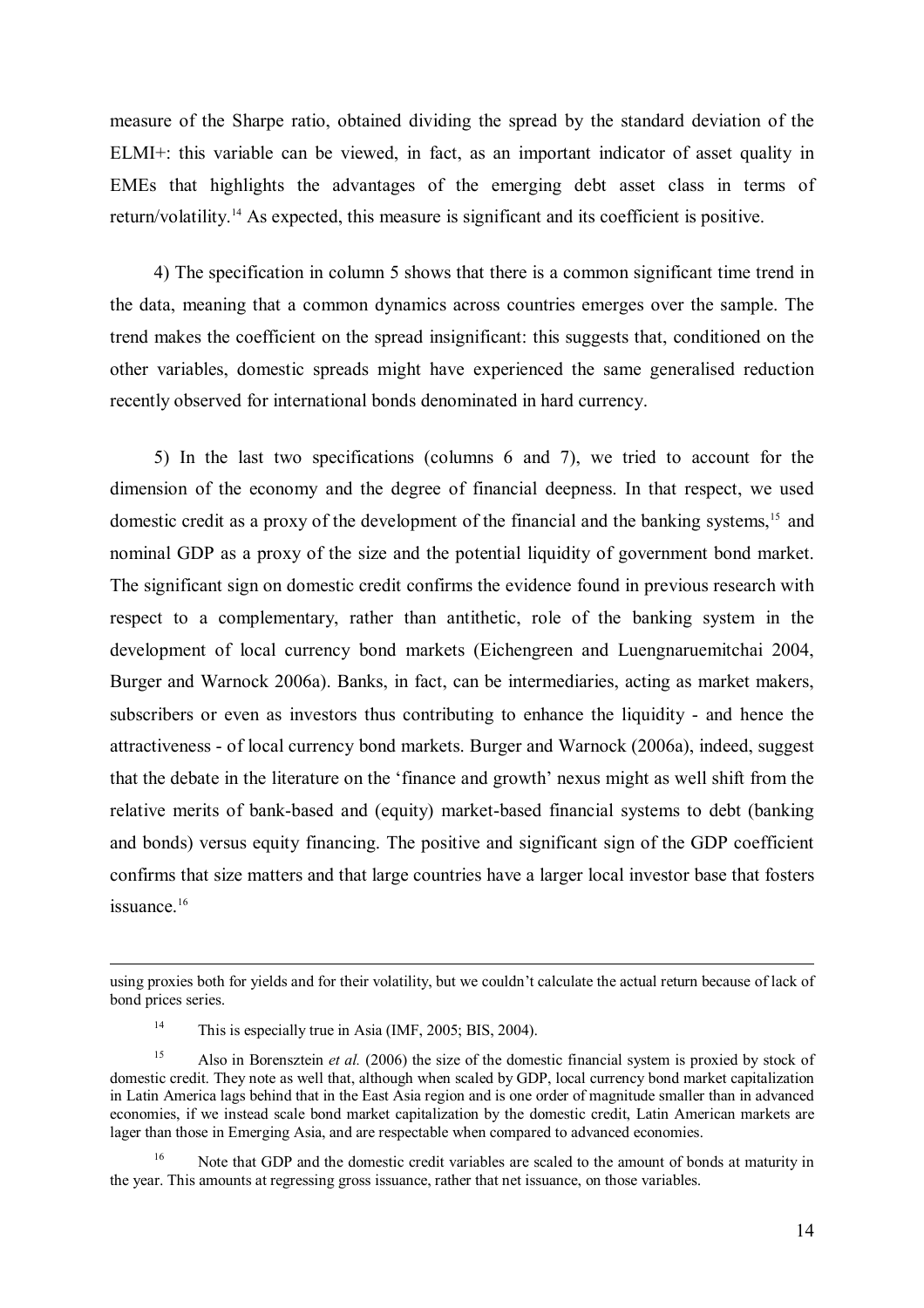So far, yields have been assumed to be exogenous. However, this approach has a serious drawback in that, since quantities and prices are simultaneously determined, a simple OLS estimation is inconsistent.<sup>17</sup> In order to address this problem we resort to an instrumental variable estimator (Burger and Warnock, 2006b) for the bond yields. Obviously, in-sample, a single equation IV estimate is bound to be biased, although it provides consistent estimates.

Table 6 hosts the results of four out of the six columns in the original regression (columns 1, 3, 6, 7 in Table 5), obtained by instrumenting interest rate and spread with lagged inflation, assumed as predetermined and hence orthogonal to the shocks in the current demand equation. We choose to use lagged inflation as an instrument since interest rates and spreads are expressed in nominal terms so that they are correlated with domestic prices. As expected, the instrument - conditioned on the other exogenous variables - turns out to be highly correlated with the two endogenous variables.<sup>18</sup> Therefore, these new regressions can be effectively interpreted as demand schedules for domestic bonds, supposing that no other simultaneous effects are at play.

Table 6 confirms that good institutions do have a positive effect on demand for local currency bonds. More volatile inflation, on the contrary, depresses demand. Finally, public debt over GDP has a negative impact on demand for local currency bonds, since a high ratio might signal a riskier country. Compared to OLS estimates, it is worth pointing out that, although the exogenous variables basically display similar coefficients, those relative to the instrumented interest rate and spread significantly change, as preliminary evidence of price endogeneity, particularly the latter: the elasticity of the demand of local currency bonds to spread almost doubles from 0.29 to 0.52.

<sup>&</sup>lt;sup>17</sup> Potentially there could be other endogenous variables (i.e. risk appetite, domestic creditworthiness), that would require a system of more than two equations to model demand and supply. The complexity involved by such a model goes beyond the scope of this paper.

<sup>&</sup>lt;sup>18</sup> First stage regressions show high  $R^2$  (around 0.90) and the coefficients display the expected sign: the higher the inflation, the higher the nominal yield or the spread on the bonds to be issued.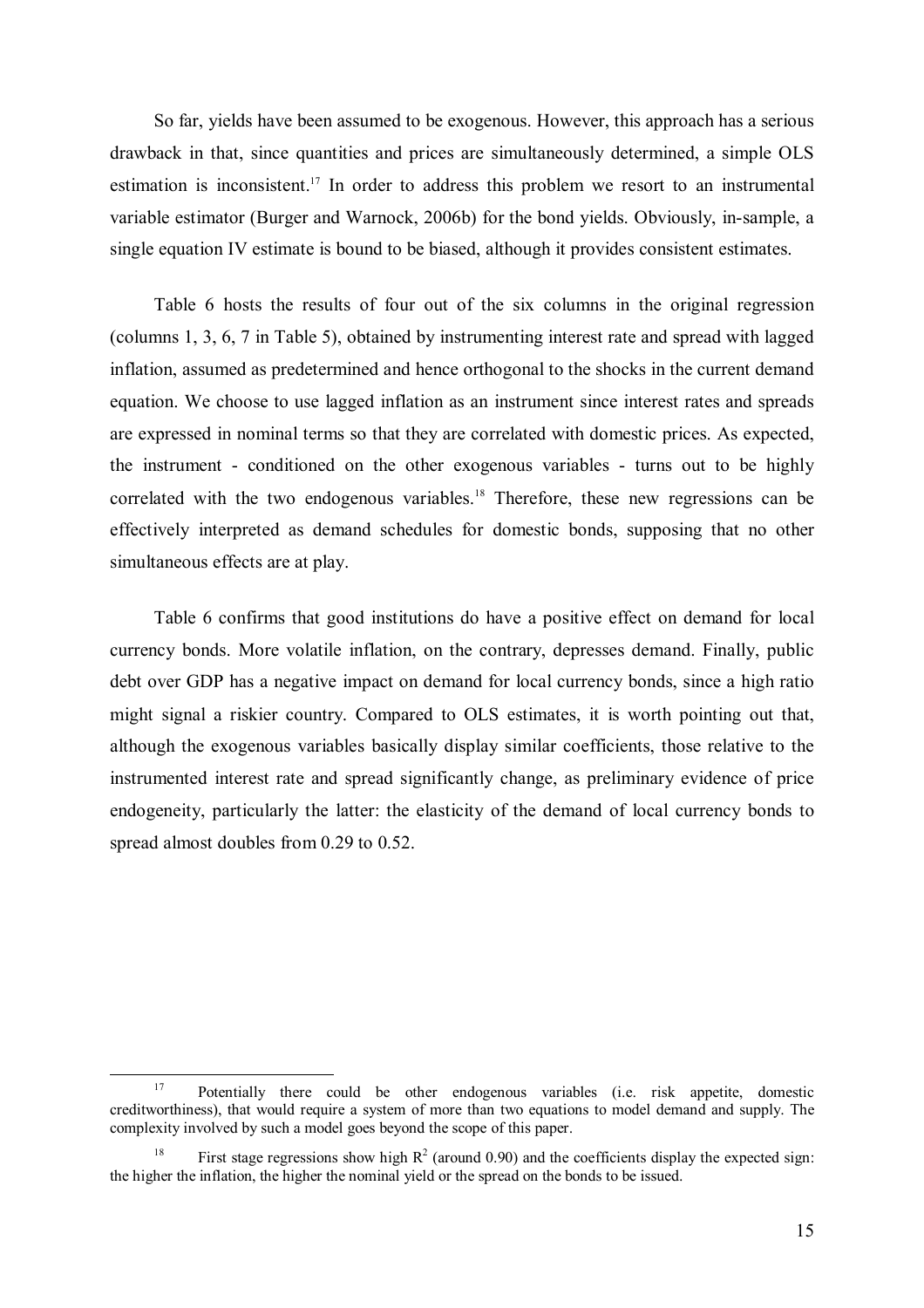## INSTRUMENTAL VARIABLE ESTIMATES

(Dependent variable: Net issuance; White Heteroskedasticity Consistent Covariance)

|                                                                              | A                       | $\bf{B}$               | $C^*$                   | $\mathrm{D}^*$          |
|------------------------------------------------------------------------------|-------------------------|------------------------|-------------------------|-------------------------|
| <b>Institutional Variables</b>                                               | 0.051<br>(2.865)        | 0.052<br>(1.898)       | 0.018<br>(1.245)        | 0.016<br>(1.379)        |
| <b>Inflation Volatility</b>                                                  | $-19.238$<br>$(-5.313)$ | $-23.927$<br>(4.188)   | $-10.857$<br>$(-6.084)$ | $-11.017$<br>$(-7.965)$ |
| $Log(Public Det)$ (t-1)                                                      | $-1.164$<br>(4.802)     | $-1.747$<br>$(-5.334)$ | $-0.665$<br>$(-2.591)$  | $-0.563$<br>$(-3.105)$  |
| IV Log(Interest rate)                                                        | 0.559<br>(5.127)        |                        |                         |                         |
| IV Log(Spread)                                                               |                         | 0.522<br>$(-4.020)$    | 0.052<br>(0.332)        | 0.129<br>(1.422)        |
| Log (SD Interest rate)                                                       | $-0.008$<br>$(-2.153)$  |                        |                         |                         |
| Log (SD ELMI)                                                                |                         | $-0.012$<br>$(-1.730)$ | $-0.003$<br>$(-0.076)$  | $-0.049$<br>$(-1.632)$  |
| Log(Stock of Domestic Credit)<br>(% of bonds at maturity)                    |                         |                        | 0.718<br>(6.282)        |                         |
| Log(GDP)<br>(% of bonds at maturity)                                         |                         |                        |                         | 0.738<br>(9.762)        |
| R-squared                                                                    | 0.705                   | 0.576                  | 0.811                   | 0.821                   |
| Sum squared residual<br>Total obs.                                           | 9.786<br>84             | 12.589<br>74           | 5.208<br>64             | 5.116<br>71             |
|                                                                              |                         |                        |                         |                         |
| Significance of instruments (p-value of $t/F$ test)<br>$Log(inflation)(t-1)$ |                         | 0.0000                 | 0.0000                  | 0.0000                  |
| $Log(inflation)(t-1); Log(inflation)(t-2)$                                   | 0.0000                  |                        |                         |                         |
| Hausman's test of endogeneity (p-value)                                      | 0.098                   | 0.081                  | 0.442                   | 0.453                   |

In bold, at least 5 % significant coefficients; underlined, at least 10% significant coeffs.

Two specification tests have been carried out: Jarque-Bera's normality test and autocorrelation test of order one (see Wooldrigde 2002, p.274-276 ). Normality is generally accepted and autocorrelation is rejected in all cases. Hence, t- statistics of coefficients are robust to heteroskedasticity only (White's heteroskedasticity consistent covariance matrix).

\* Argentina is not included in the sample.

As a formal test of exogeneity of the instrumented price variables, we carried out the Hausman's test in the version suggested by Wooldridge (2002). In practice, we included in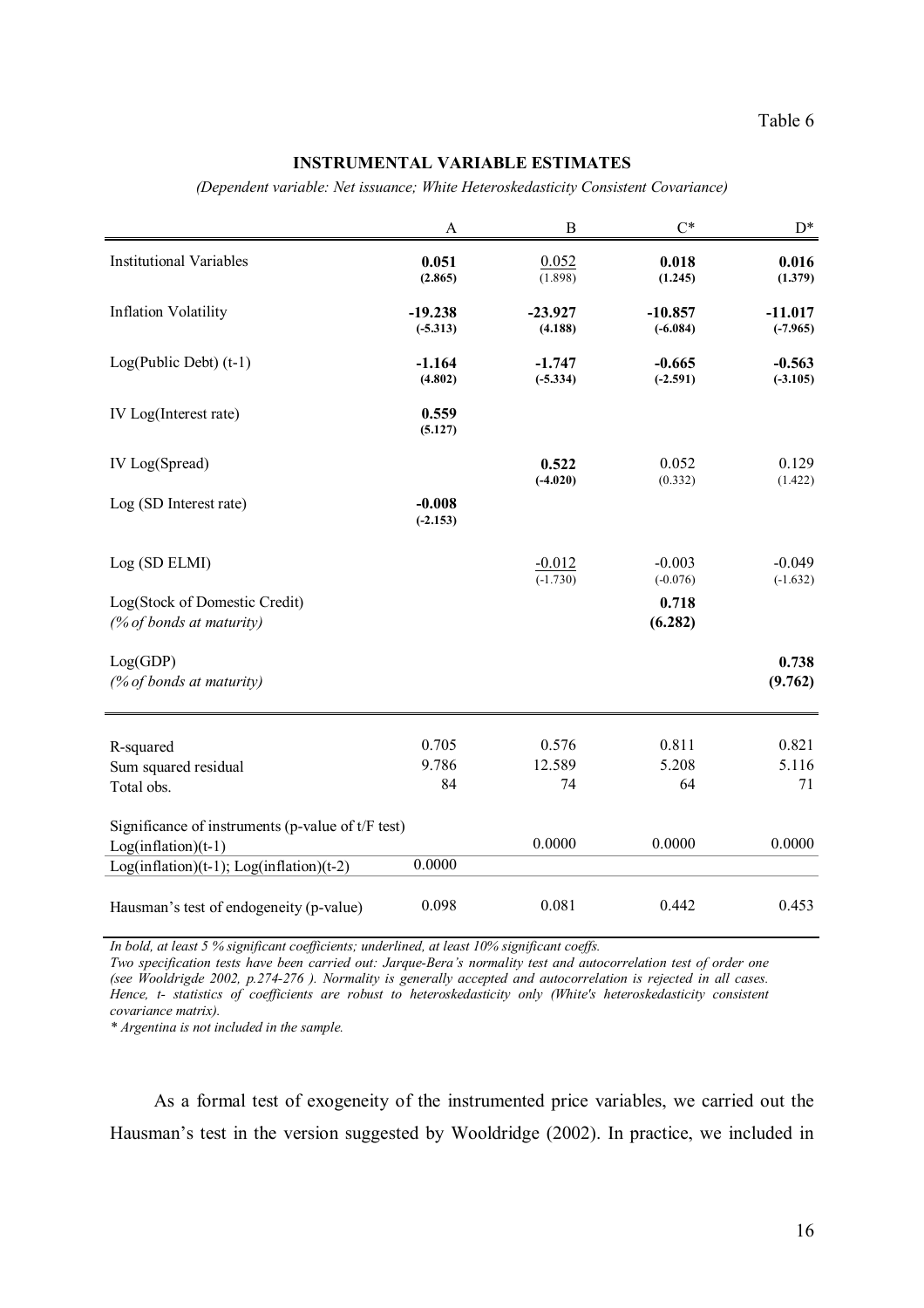the initial OLS estimation the residuals coming from IV first-stage regression of the endogenous on the instrument and all the other exogenous variables.

Evidence of endogeneity would amount to finding these residuals significant in the OLS regression. Exogeneity is rejected at 10 percent in the specifications in columns A and B – characterised by yields and volatility – while it is accepted when the development of financial market is taken into account (columns C and D).

Overall, therefore, endogeneity cannot be ruled out. Such a result suggests that modelling the supply side of the market could potentially add useful information and that perhaps we should challenge our initial assumption that what matters is only the demand side. We try to address this issue in the following section.

## 3.2 The supply side

 $\overline{a}$ 

As already mentioned above, in a market in equilibrium price and quantity are simultaneously determined by both demand and supply; therefore, in a single equation model of demand, it is correct to assume that at least prices (yields) are endogenous. In the previous paragraph we tackled the problem of price endogeneity through an instrumental variable approach. This allowed us to overlook, at least in terms of consistency of our estimations, the supply side of the market.

In this section, we go a step further and try to estimate the supply of local currency bonds. To our knowledge, there have been only a few attempts in this direction:<sup>19</sup> as already noted, most of the empirical work does not distinguish demand from supply factors;<sup>20</sup> in other cases a demand-driven approach is followed without testing this assumption.<sup>21</sup>

<sup>&</sup>lt;sup>19</sup> FitzGerald and Krolzig (2005) have recently carried out a joint estimation of flows and yields, applied to the estimation of the demand schedule for US investors acquiring emerging market bonds during 1993-2001. A two-equation reduced form model is tested on monthly data using the general-to-specific approach.

<sup>&</sup>lt;sup>20</sup> See, among others, the recent Mehl and Reynaud's (2005) work.

<sup>&</sup>lt;sup>21</sup> See, among others, the recent Burger's and Warnock's (2006a) work.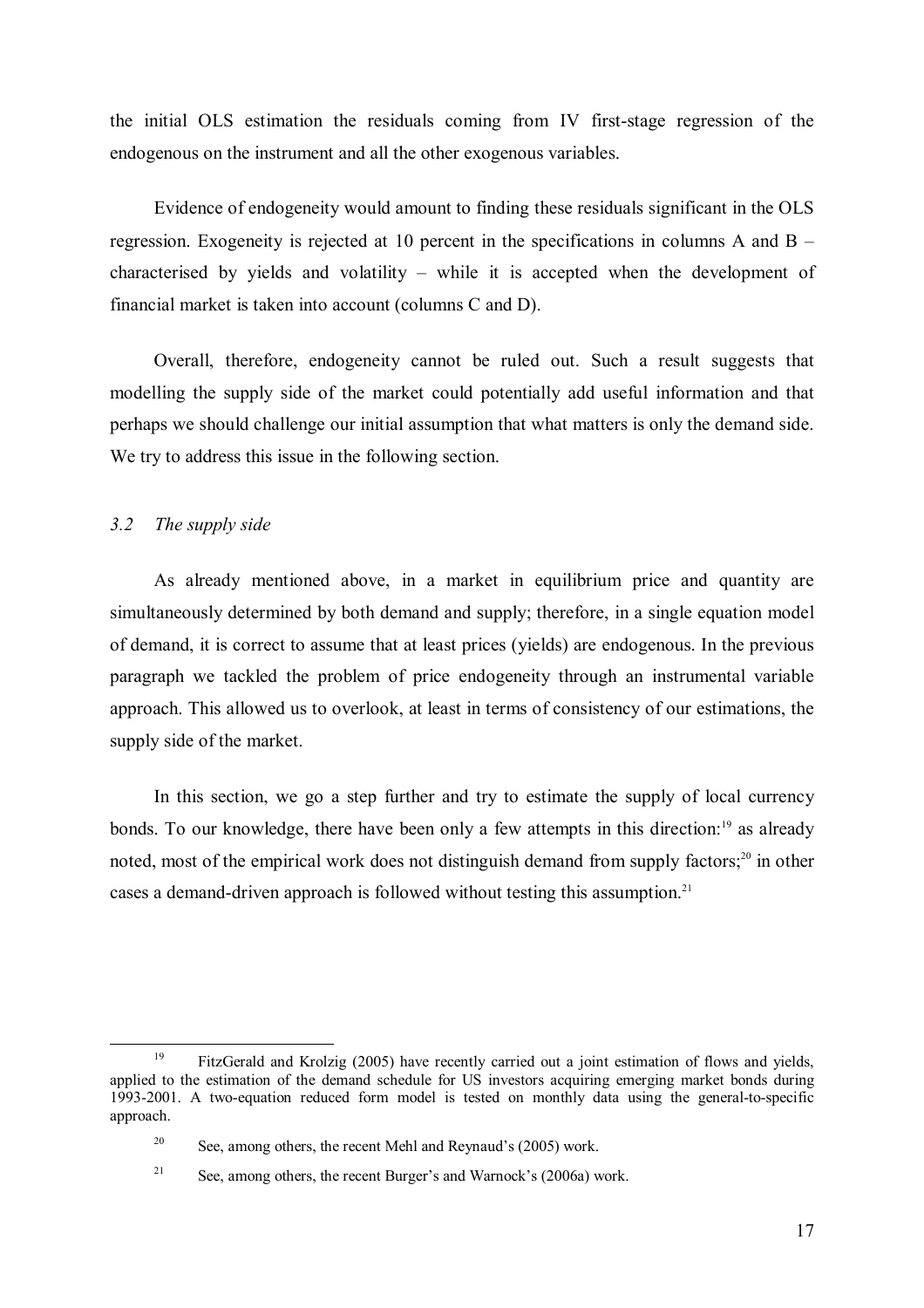We have specified the supply of local currency bonds in terms of net issuance as a function of the domestic spread - as already defined above  $-2$ <sup>22</sup> and other exogenous regressors. The domestic spread measures the cost of borrowing for the issuer; therefore, its coefficient is expected to be negative in a supply schedule. Among exogenous variables, we include the spread on global issues.<sup>23</sup> While until recently EMEs suffered from the "original sin", nowadays they are able to issue in domestic currency in local markets. Being EMEs confronted with the choice on where to issue (CGFS 2007), it seems important to allow for the opportunity cost of local currency issuances, represented by the sovereign spread that governments have to pay when issuing abroad. For this purpose, this opportunity cost is measured by means of the respective spread on JP Morgan EMBI Global index. As global issuance is an alternative way to meet financing needs, its coefficient is supposed to be positive: the lower is the opportunity cost of borrowing in foreign currency, the lower net domestic issuance will be.

Net issuance in domestic markets might depend on other variables such as the government's financing needs as well as on the same institutional variables that were significant in determining the demand schedule. The institutional setting is important and is expected to be positively correlated with issuance activity: good institutions, as well as a better legal framework, are generally a prerequisite for the development of the market infrastructures (efficient clearing and settlement system, transparency regulation, etc.) needed to foster the ability to issue in local markets.

Finally, an index of metal prices is also added. Many EMEs, in fact, are commodity exporters and largely benefited - in terms of reduced borrowing needs - from the increase in prices observed in the last years; therefore, this variable is expected to have a negative effect on net issuance.

<sup>&</sup>lt;sup>22</sup> When the price variable is measured by interest rate, results are similar; for brevity's sake, we do not show the results, but they are available from the authors upon request.

The interest rate spread on global issues is not adjusted for exchange rate risk. Implicitly, it is assumed that the exchange rate is expected neither to appreciate nor to depreciate in a systematic way during the life of the bonds. For most of the countries in the sample and for the sample period under consideration, this assumption is not totally unreasonable, given the significant narrowing of inflation differentials vis-à-vis advanced countries. In any case, it would be very difficult to find a good proxy for the expected rate of exchange rate depreciation/appreciation.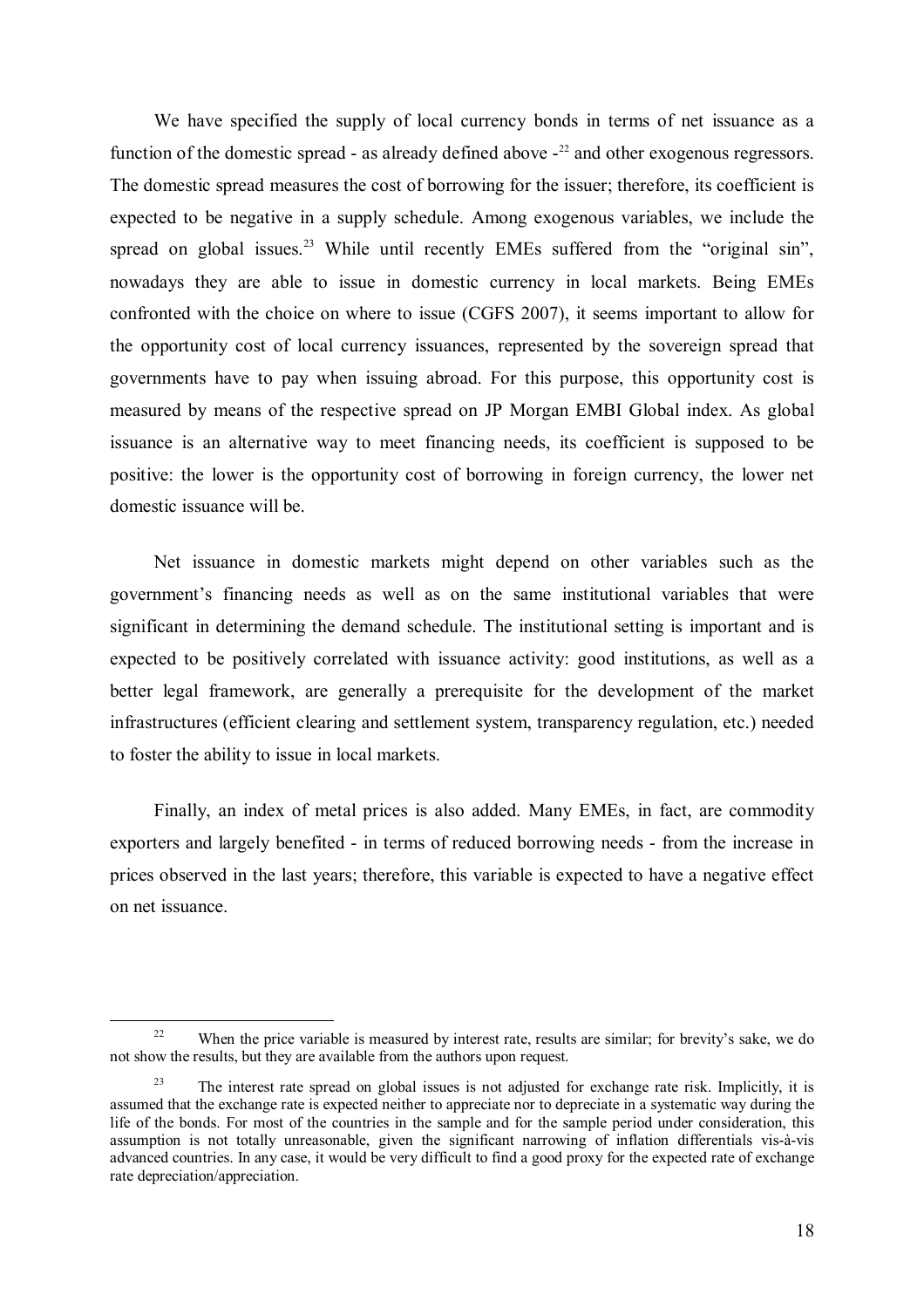The results of both OLS and IV estimations are presented in Table  $7<sub>1</sub><sup>24</sup>$  which underscores some interesting findings.

Table 7

#### SUPPLY ESTIMATION

(Dependent variable: Net issuance; White Heteroskedasticity Consistent Covariance)

|                                          | LS         |            | IV         |            |
|------------------------------------------|------------|------------|------------|------------|
|                                          |            | 2          | 3          | 4          |
| Log(spread)                              | $-0.309$   | $-0.340$   | $-1.095$   | $-1.076$   |
|                                          | $(-2.870)$ | $(-3.007)$ | $(-2.168)$ | $(-2.478)$ |
| Log(international spread)                | 0.593      | 0.545      | 1.038      | 0.900      |
|                                          | (5.692)    | (5.674)    | (4.116)    | (4.075)    |
| <b>Institutional Variables</b>           | 0.044      | 0.044      | 0.047      | 0.047      |
|                                          | (2.037)    | (2.053)    | (3.273)    | (3.022)    |
| Metal price                              |            | $-0.004$   |            | $-0.009$   |
|                                          |            | $(-1.656)$ |            | $(-1.922)$ |
| R-squared                                | 0.538      | 0.547      | 0.302      | 0.348      |
| Sum squared resid.                       | 12.200     | 11.970     | 18.439     | 17.214     |
| Total obs.                               | 73         | 73         | 73         | 73         |
|                                          |            |            |            |            |
| Significance of instruments<br>(p-value) |            |            | 0.0000     | 0.0000     |
| Hausman's test of endogeneity (p-value)  |            |            | 0.000      | 0.001      |
|                                          |            |            |            |            |

Two specification tests have been carried out: Jarque-Bera's normality test and autocorrelation test of order one (see Wooldrigde 2002, p.274-276 ). Normality is generally accepted and autocorrelation is rejected in all cases. Hence, tstatistics of coefficients are robust to heteroskedasticity only (White's heteroskedasticity consistent covariance matrix). In bold, at least 5 % significant coefficients; underlined, at least 10% significant coeffs.

First of all, the supply of local currency bond is much more elastic than demand, as shown by the higher coefficient for the spread. This outcome is partially supportive of the assumption of a demand-driven market, in that changes in the observed flows of net issues reflects mostly shifts in the demand schedule than in the supply.

As expected, the coefficient on the international spread (JP Morgan EMBI Global) has a positive sign, meaning that the higher is the cost of issuing on international markets the higher

 $24$  Lagged inflation volatility turns out to be a good instrument for the spread. We also tried to instrument the domestic spread with lagged inflation, as already done in the demand schedule estimation, but conditioning on the other exogenous variables it turned out to be uncorrelated.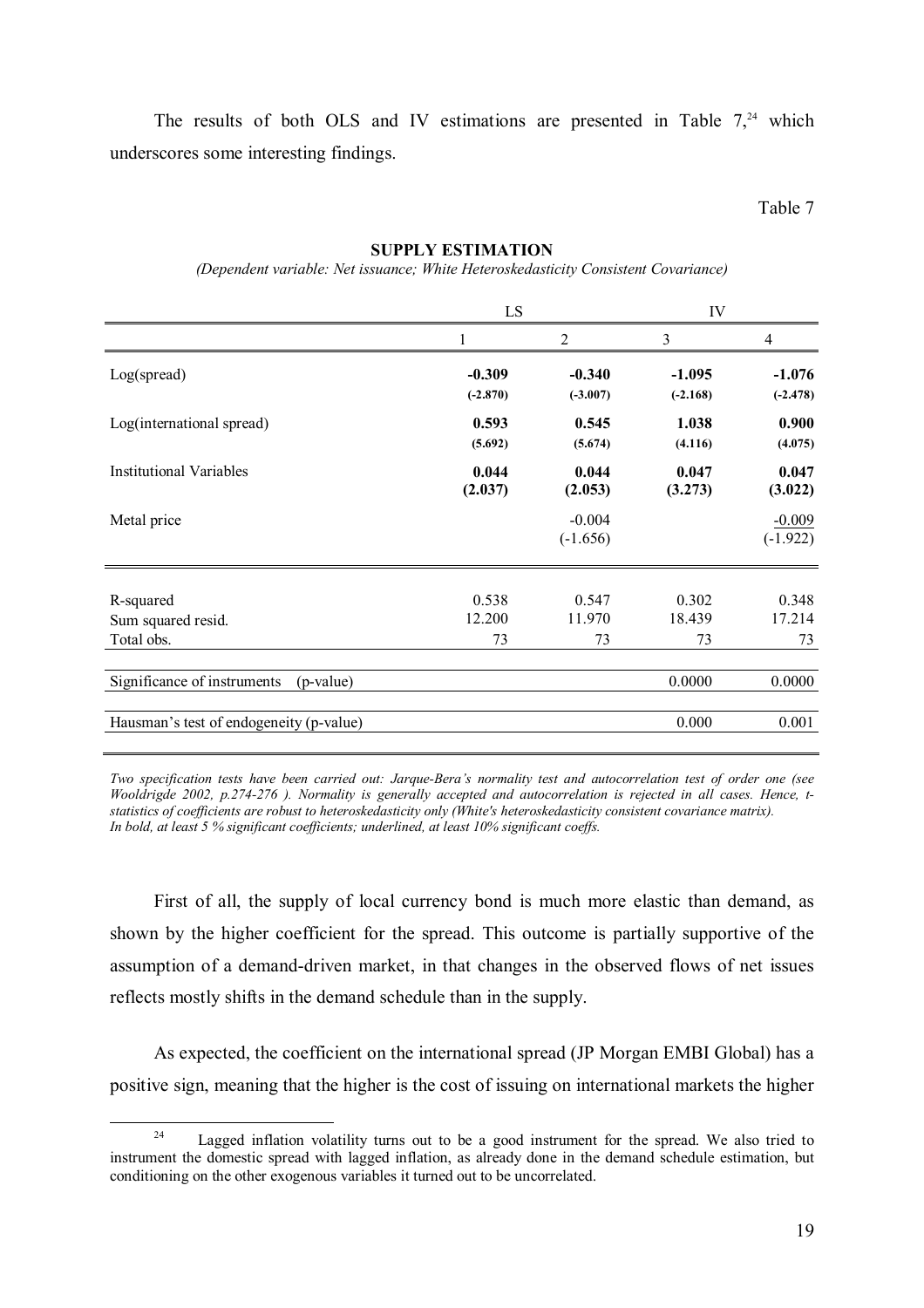is the net issuance on local markets. When corrected for endogeneity, elasticity of supply to foreign and domestic spread is of the same magnitude suggesting that, from an issuer's point of view, local and international bonds are alternative ways of financing.

Moreover, the effect of metal price is weak but not negligible: as already mentioned, it controls for the reduced financial needs across most EMEs, due to increased budget revenues.

Finally, institutional variables have the same positive impact on supply as the one observed on the demand side (see Table 5).

In order to identify the supply function, we had to specify an equation with at least one regressor not already included in the demand function, i.e. the average spread on JP Morgan EMBI Global and the metal price index. Factors affecting demand could be relevant on the supply side as well, but they should appear with the expected sign according to economic theory. For instance, institutional variables are significant on both the demand and supply sides; on the contrary, public debt on GDP has a negative coefficient and must be excluded from the supply function.<sup>25</sup> Exogeneity of spread is strongly rejected, as shown by Hausman's test: OLS and IV coefficients of domestic and international spreads differ substantially.

The evidence of endogeneity of price variables in both demand and supply equation (although weak for the former) suggests that estimating a simultaneous system could be a useful device. Unfortunately, with the data available and after many attempts with an ample set of variables, we conclude that it is statistically impossible to identify such a system. Although we initially managed to identify the two curves by means of some identification restrictions drawn from economic theory, such restrictions have not subsequently passed the standard over-identification test on the residuals of the system estimated trough a 2SLS procedure. This is not necessarily bad news. In fact, system procedures are more efficient than a single equation IV procedure only if all the equations of the system are correctly specified. Viceversa, if just one equation is misspecified, system estimations of all parameters are generally inconsistent. In that respect, single equation methods are more robust.<sup>26</sup> The drawback of not identifying a system is that we cannot consider the single equations in the IV

 $25$  In principle, it would be desirable to have a budgetary variable to control for changes in the government's financing needs. Hence, we tried government revenues, expenses and government balance on GDP, but this variables turned out to be insignificant. We therefore dropped them from the final specifications in Table 6.

<sup>&</sup>lt;sup>26</sup> See Wooldrige  $(2002)$ , p.222.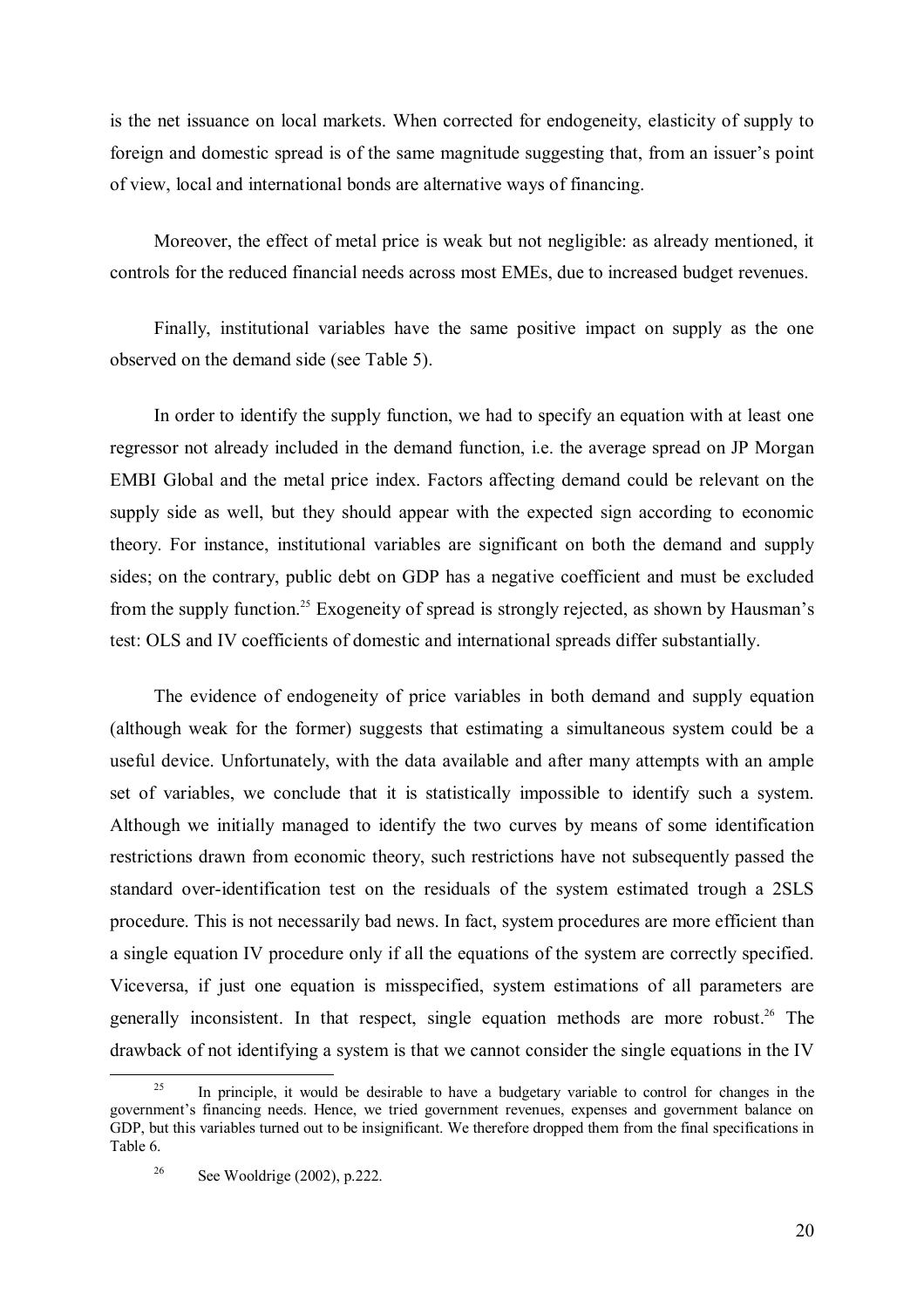approach as structural equations of the demand and the supply side of the market. Their coefficients, while consistently estimated, are likely to be a combination of supply and demand factors; nevertheless this problem does not appear to be substantial on the demand side, due to the weak evidence of endogeneity as highlighted by Hausman's test.

## 4. Determinants of long-term borrowing

There is growing awareness that a major reason why EMEs are more prone to financial crises than mature economies is the composition of their debt. Many of them are compelled to borrow either in foreign currency or at short-term maturities or to resort repeatedly to instruments with indexation features. The drawbacks and risks of excessive reliance on shortterm debt are well known (see for instance Mehl and Reynaud, 2005):

- It exposes borrowers to rollover risk and interest rate risk and increases vulnerabilities to volatile capital flows.
- It may discourage central banks from increasing policy rates in order to fight inflationary pressures.
- When a large share of their debt is short-term, countries can experience maturity mismatches and liquidity risk if their assets are illiquid.
- Indexation to either short-term interest rates, a price index or the exchange rate renders liabilities uncertain and increases their burden in bad times.

In addition, the lack of markets for long-term bonds can lead to:

- An inadequate range of assets available for local investors, in particular institutional investors. Pension funds and insurance companies, in fact, need assets that match their long-term liabilities.
- Concentration of credit and maturity risks in banks, which in the absence of markets for long-term bonds, become the only source of long-term local currency financing.
- Lack of a complete benchmark yield curve, which is essential for monitoring market reactions to monetary policy moves and is a prerequisite for the development of a full array of tools to manage financial risk in private bond markets.

From a policy and financial stability perspective, investigating the factors that can increase maturity of domestic debt becomes crucial, especially now that domestic debt has become the an increasingly important instrument to meet the financial needs of emerging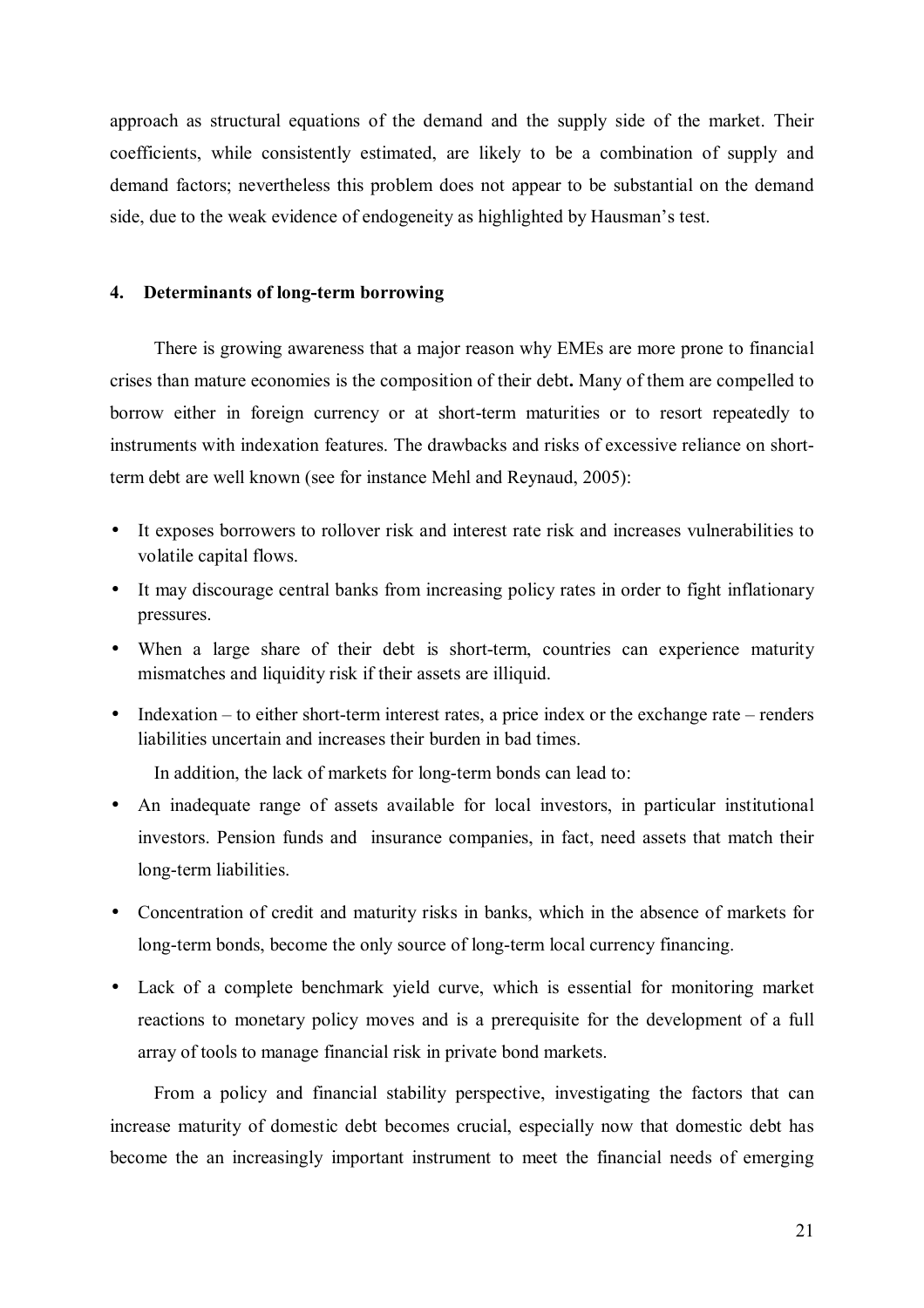economies. An additional reason to focus on long-term bonds is that in some EMEs the issuance of large amounts of short-term instruments may be driven in part by special factors, such as the need to sterilize the effects of the accumulation of official reserves (Mohanty and Turner 2006).

Owing to the lack of regular issues in all countries at longer maturity, we lump together both medium and long-term bonds, i.e. all those with maturity above one year. The dependent variable is now the difference between the logarithm of gross long-term issues and the logarithm of the amount of outstanding bonds due in the same year.<sup>27</sup> On the right hand side we tried the same determinants used in the case of the entire sample (see Table 5, columns 3) except for the interest rate, which is computed as an average yield on the bonds in our sample with maturity above one year.<sup>28</sup> Our preliminary estimates confirm that demand for long-term bonds is closely connected to the quality of institutions and macroeconomic stability. Also the long term interest rate turns out to be significant and with the expected sign.

Table 8

#### DEMAND FOR LONG-TERM BONDS

(Dependent variable: Net issuance; White Heteroskedasticity Consistent Covariance)

|                                | <b>OLS</b> | IV         |
|--------------------------------|------------|------------|
| <b>Institutional Variables</b> | 0.054      | 0.055      |
|                                | (2.296)    | (2.311)    |
| Inflation Volatility           | $-21.397$  | $-21.653$  |
|                                | $(-5.239)$ | $(-5.300)$ |
| $Log(Public Deb)$ (t-1)        | $-0.171$   | $-0.225$   |
|                                | $(-0.434)$ | $(-0.522)$ |
| Log (Long-term Interest Rate)  | 0.431      | 0.551      |
|                                | (1.933)    | (2.753)    |
|                                |            |            |
| R-squared                      | 0.510      | 0.520      |
| Sum squared resid.             | 71.157     | 69.652     |
| Total obs.                     | 84         | 83         |

In bold, at least 5 % significant coefficients; underlined, at least 10% significant coeffs.

<sup>&</sup>lt;sup>27</sup> We leave out of the denominator bonds and notes that are issued and expire in the same year to make it comparable with the numerator thus avoiding the over counting of short term issues that are rolled over with other short term issues.

<sup>&</sup>lt;sup>28</sup> We also did not put any measure of standard deviation of long term interest rates because the lack of comprehensive data series on either prices or yields.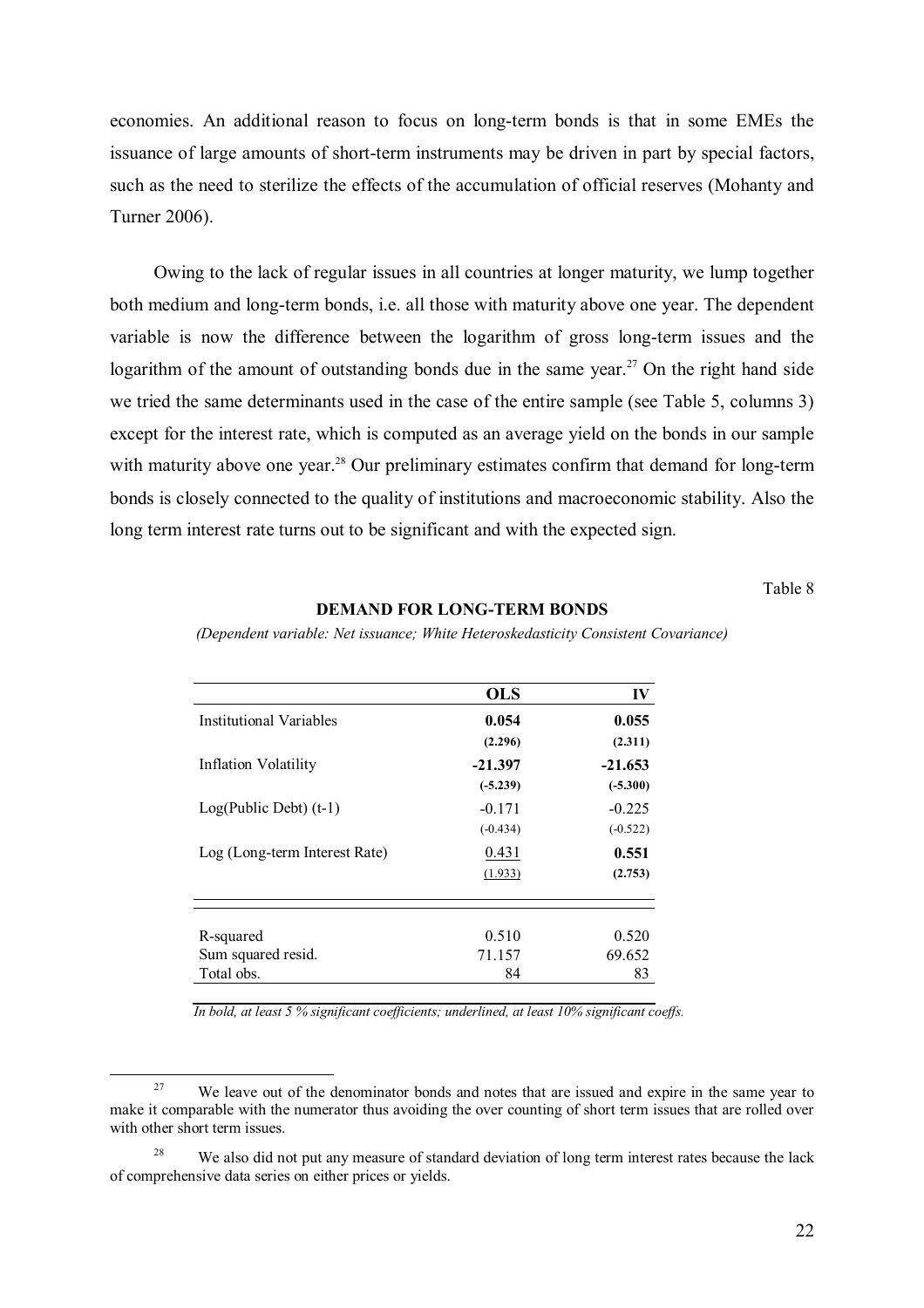From a policy perspective, these results match those of Mehl and Reynaud (2005), who found that sound macroeconomic policies (on the monetary front, in particular), along with attractive long-term yields and the lifting of restrictions in capital markets, help the move to longer-term instruments. It is also worth recalling that our institutional variable captures, to a certain extent, the effect of regulation in capital markets on the development of local currency bond markets.<sup>29</sup>

## 5. Conclusions

 $\overline{a}$ 

This paper contributes to the existing literature on the developments of local currency bond markets in EMEs in several ways. The literature has so far concentrated on the determinants of the outstanding stocks as a measure of development of such markets. In our paper we use a new dataset that collects information on individual issues, instead. Data are taken from Bloomberg for a set of 13 countries, over the period ranging from 1999 to 2005. The new dataset allows us to shed some light on the pattern of net issuance activity and the different determinants of demand and supply for local currency government bonds. By recurring to instrumental variable techniques we are able to control for simultaneity of yields and quantity issued.

On the demand side, our findings suggest that good institutions and sound macroeconomic policies (resulting in low volatility of inflation and low levels of public debt) do foster demand for local currency bonds. In line with standard portfolio theory, we find that the demand for local currency bonds is positively related with returns and negatively with their volatility. We also find that the size of the economy (as suggested by a large GDP) as well as the deepness of the financial system (as proxied by a high stock of domestic credit to the private sector) are important to underpin the demand for such instruments. The weak evidence of endogeneity problems, as highlighted by Hausman's test, seems to suggest that we obtain reasonable estimates for the demand schedule.

<sup>29</sup> When we use the legal framework and the capital account liberalization indicators separately, only the latter is strongly significant. Such results would suggest that long-term bonds are more attractive to foreign investors, whose presence is made easier when capital account transactions are less regulated. As a caveat, though, one should mention that this analysis overlooks the role played domestic institutional investors, that could be potential buyers of longer term bonds. Also because of the presence of large measurement errors in this kind of indicators, we do not carry much weight on these results.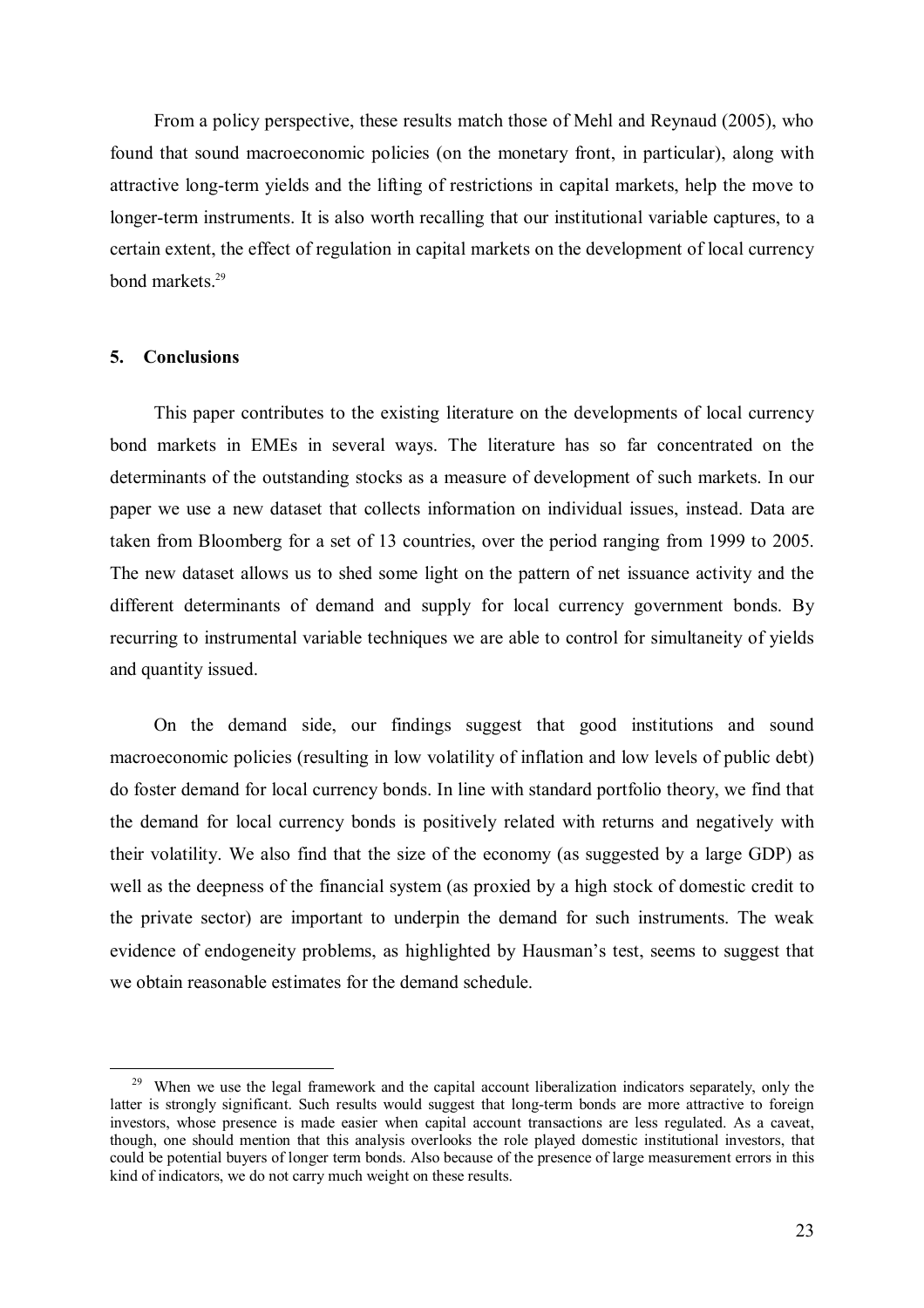We also estimated the supply function, explained by domestic yield, the opportunity cost of issuing on international markets, the quality of institutions and an index of metal prices. We found that the higher is the cost of issuing on international markets the higher is the net issuance on local markets. The same magnitude of elasticity of supply to foreign and domestic spread seems to suggest that, from the issuer's point of view, local and international bonds are alternative ways of financing.

Our estimates for long-term bonds confirm the previous results obtained considering bonds of all maturities: demand is closely connected to the quality of institutions, macroeconomic stability and interest rate.

Future research should aim at extending the analysis of this paper in several respects. First, the analysis could be further broadened by taking on board the already available information on the types of domestic issuance (e.g. fixed vs. floating) addressing the "domestic" original sin topic. In addition, although the original 13 countries of our analysis represent the bulk of the issuance activity on local currency bond markets, more countries might be added to test the robustness of the conclusions. Likewise, corporate issues could be considered: this would allow to investigate the investors' behaviour toward different types of issuers. Finally, lack of identification of a structural system for demand and supply points at the need for further effort on the determinants of the supply. This could be done taking on board more data on the behaviour of issuers to supplement information contained in macroeconomic data.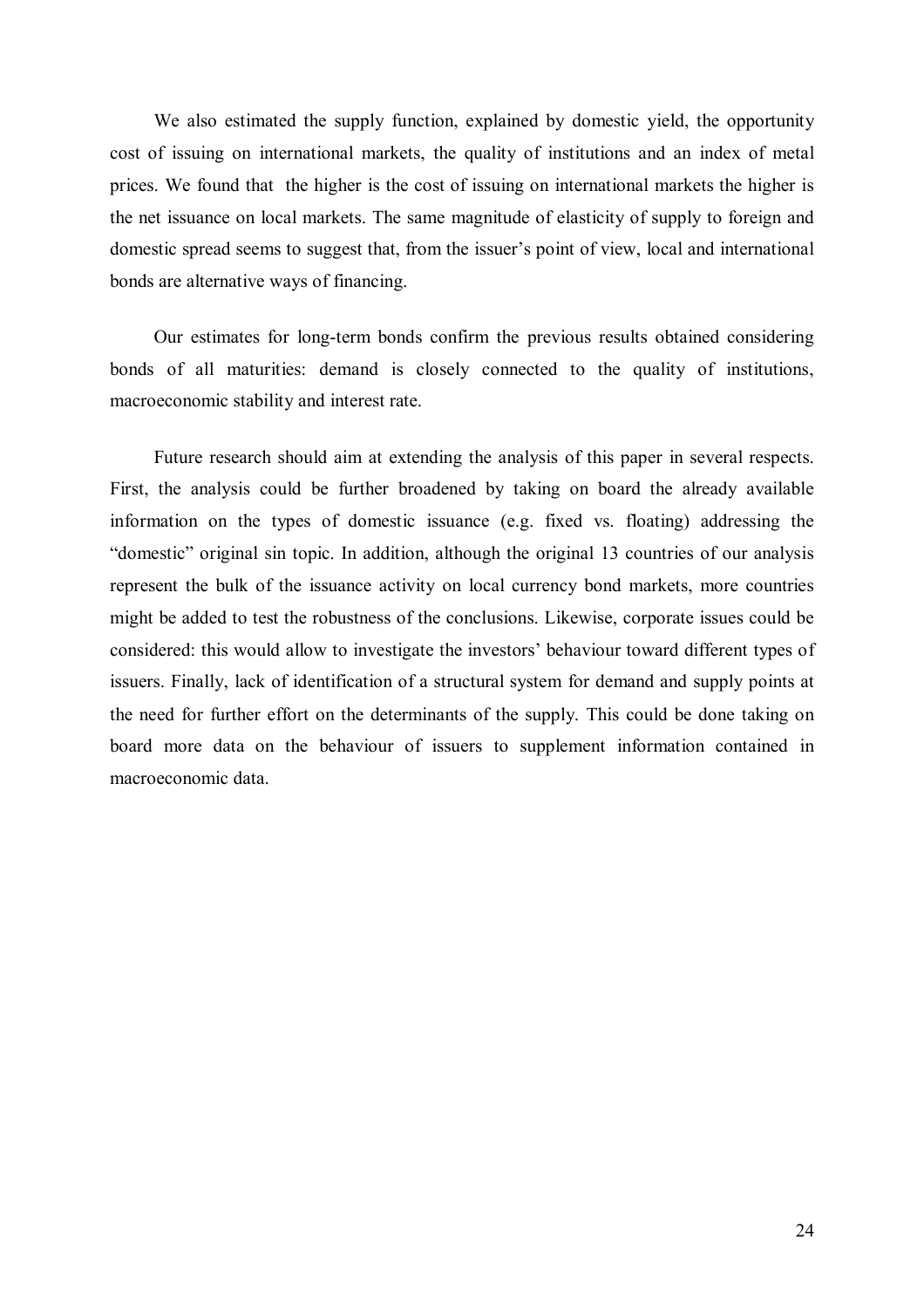## Annex 1

The data sources for the variables used in this paper are the following:

| Variable                   | <b>Source</b>                                                                                                                                                                                                                                                                                                                                                                                                                                                                                                                                                                                                                                                          |
|----------------------------|------------------------------------------------------------------------------------------------------------------------------------------------------------------------------------------------------------------------------------------------------------------------------------------------------------------------------------------------------------------------------------------------------------------------------------------------------------------------------------------------------------------------------------------------------------------------------------------------------------------------------------------------------------------------|
| Institutional<br>Variables | http://www.freetheworld.com                                                                                                                                                                                                                                                                                                                                                                                                                                                                                                                                                                                                                                            |
|                            | The institutional variable is an average of six indicators that look at: a) the<br>dependence of the judiciary from the government and political parties; b) the<br>impartiality of courts and whether a trusted legal framework exists for private<br>businesses to challenge the legality of government actions or regulation; c) the<br>integrity of the legal system; d) the freedom to own foreign currency bank<br>accounts domestically and abroad; e) the access of citizens to foreign capital<br>markets and foreign access to domestic capital markets; f) restrictions on the<br>freedom of citizens to engage in capital market exchange with foreigners. |
| Inflation volatility       | EIU, IMF-IFS, National Sources.                                                                                                                                                                                                                                                                                                                                                                                                                                                                                                                                                                                                                                        |
|                            | Inflation is computed as the percentage annual change of consumer prices.<br>Annual inflation volatility is the standard deviation of quarterly inflation each<br>year.                                                                                                                                                                                                                                                                                                                                                                                                                                                                                                |
| <b>Public Debt</b>         | EIU, IMF-Government finance statistics Yearbook, IMF-IFS, World Bank                                                                                                                                                                                                                                                                                                                                                                                                                                                                                                                                                                                                   |
| International              | JP Morgan, Bloomberg                                                                                                                                                                                                                                                                                                                                                                                                                                                                                                                                                                                                                                                   |
| Spread                     | The international spread is computed for each country as an average of daily<br>observation for the JPMorgan EMBI Global Index. Whenever the EMBIG was<br>not available we used the spread of quasi-government issues.                                                                                                                                                                                                                                                                                                                                                                                                                                                 |
| <b>Metal Prices</b>        | Bloomberg.                                                                                                                                                                                                                                                                                                                                                                                                                                                                                                                                                                                                                                                             |
|                            | The variable is computed as the average annual returns on the following<br>commodities: gold, silver, palladium, aluminium, copper, lead and zinc.                                                                                                                                                                                                                                                                                                                                                                                                                                                                                                                     |
| <b>GDP</b>                 | EIU, World Bank                                                                                                                                                                                                                                                                                                                                                                                                                                                                                                                                                                                                                                                        |
|                            | The GDP variable is at purchasing power parity                                                                                                                                                                                                                                                                                                                                                                                                                                                                                                                                                                                                                         |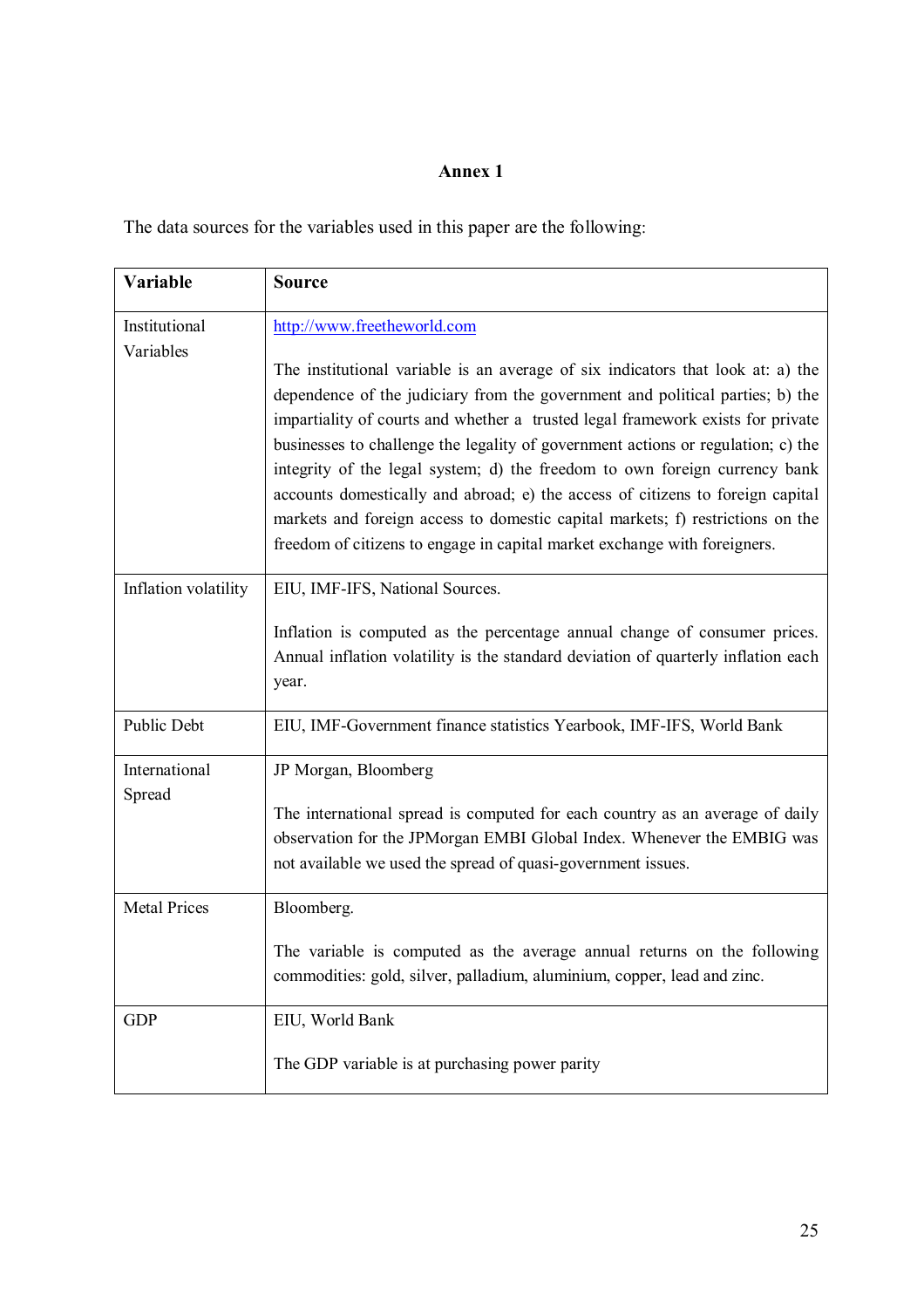| <b>Stock of Domestic</b> | Bank lending to public and private; IMF-IFS, National Sources, EIU data                                                                                                                                                                                                                                                                                                                                                                                                                                      |
|--------------------------|--------------------------------------------------------------------------------------------------------------------------------------------------------------------------------------------------------------------------------------------------------------------------------------------------------------------------------------------------------------------------------------------------------------------------------------------------------------------------------------------------------------|
| Credit                   |                                                                                                                                                                                                                                                                                                                                                                                                                                                                                                              |
|                          |                                                                                                                                                                                                                                                                                                                                                                                                                                                                                                              |
| Interest rate            | Authors' calculations on Bloomberg, IMF-IFS and EIU data.                                                                                                                                                                                                                                                                                                                                                                                                                                                    |
|                          | The variable was computed as a weighted average (by the amount issued in<br>US\$) of the yields to maturity from each issue. For the issues where market<br>data was not available (i.e. we lacked the price) we filled the gaps according to<br>the following procedure:                                                                                                                                                                                                                                    |
|                          | First of all we computed average yield to maturity in the dataset, taking<br>into account bonds for which market data was available. In doing do<br>we split the sample in two, according to maturity: short term debt, with<br>maturity less than a year, and long term debt, with maturity above one<br>year. After this step we obtained two grids of interest rates along two<br>dimensions: time and countries. Any remaining gap in these grids was<br>filled with IFS-IMF and EIU data in that order. |
|                          | We then used the two grids described above to assign an interest rate to<br>the observations in the original dataset for which we were not able to<br>derive a market rate. In this way we are conscious that we used an<br>average measure for all missing values, but we were at least able to<br>discriminate between short term and long term debt.                                                                                                                                                      |
| Spread                   | Authors' calculations on Bloomberg, IMF-IFS and EIU data.                                                                                                                                                                                                                                                                                                                                                                                                                                                    |
|                          | The variable was computed as a weighted average (by the amount issued in<br>US\$) of the differences between the yield to maturity of local currency bonds<br>(as computed in the Interest rate variable above) and the yield of the U.S.<br>Treasury bond/bill with corresponding maturity.                                                                                                                                                                                                                 |
| SD Interest rate         | Authors' calculations on Bloomberg, IMF-IFS and EIU data.                                                                                                                                                                                                                                                                                                                                                                                                                                                    |
|                          | The variable is the standard deviation of the "Interest rate" variable above<br>mentioned.                                                                                                                                                                                                                                                                                                                                                                                                                   |
| <b>SD ELMI</b>           | Authors' calculations on JPMorgan data.                                                                                                                                                                                                                                                                                                                                                                                                                                                                      |
|                          | The variable is the annual volatility of the ELMI+ index, based on daily index<br>levels.                                                                                                                                                                                                                                                                                                                                                                                                                    |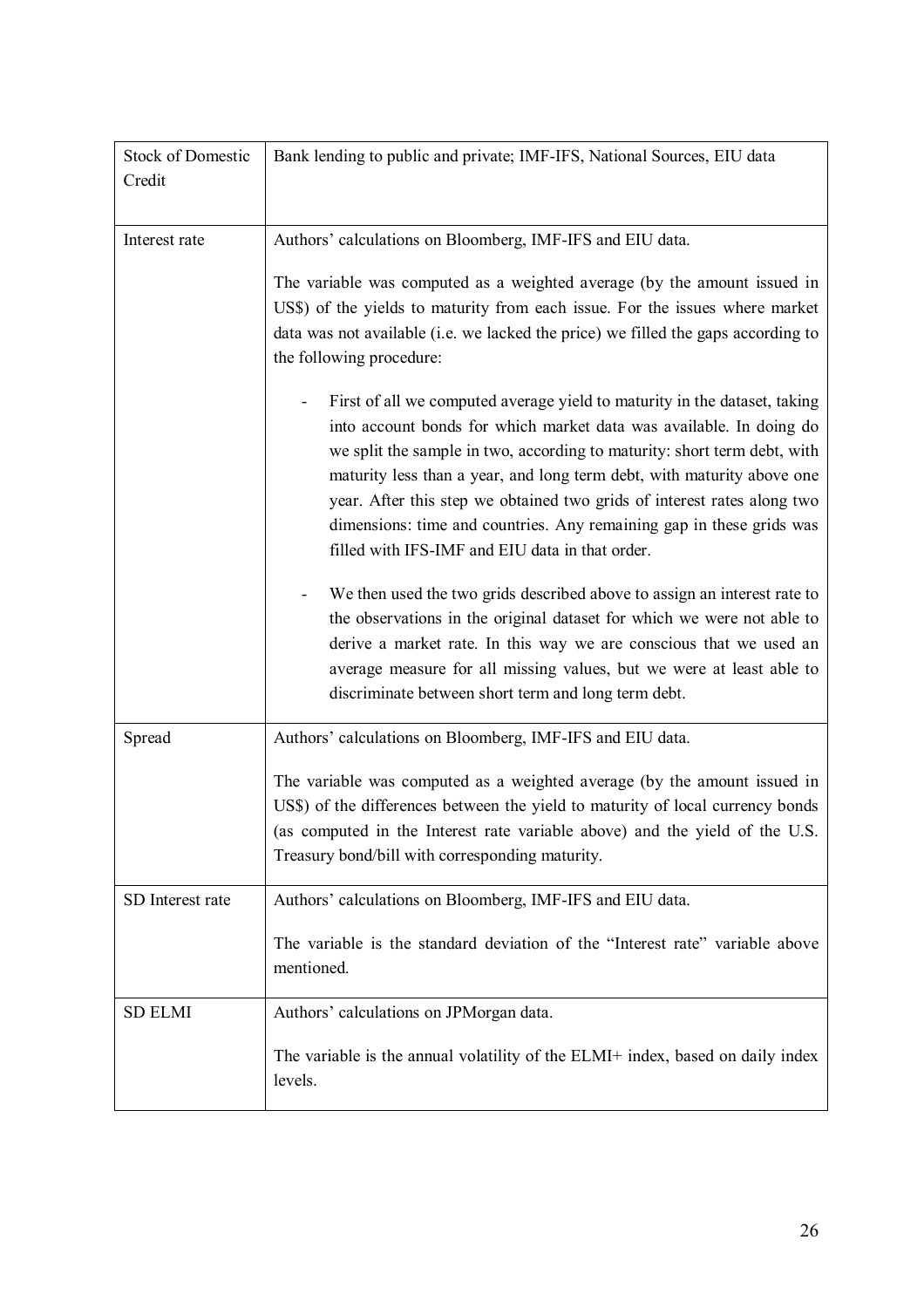#### References

- BIS (2003) "Guide to the international financial statistics", BIS Papers No 14, Monetary and Economic Department, February 2003
- BIS (2004) "Diversifying with Asian local currency bonds", BIS Quarterly Review, International banking and financial market developments, Sept.
- Bordo, M.D. (2006), "Sudden Stops, Financial Crises and Original Sin in Emerging Countries: Déjà vu?", NBER Working Paper Series, N° 12393, July, Cambridge MA.
- Borensztein, E. Chamon, M. Jeanne, O. Mauro, P. Zettelmeyer, J. (2004), "Sovereign Debt Structure for Crisis Prevention", IMF Occasional Paper n° 237, Washington D.C.
- Borensztein, E. Eichengreen, B. Panizza, U. (2006), "Debt Intruments and Policies in the new Millenium: New Markets and New Opportunities", Inter-American Development Bank  $WP$   $N^{\circ}$ 558, Prepared for the annual meeting of the Board of Governors, Belo Horizonte.
- Burger, D. Warnock, F.E. (2006a), "Local Currency Bond Markets", NBER Working Paper Series, N° 12552, September, Cambridge MA.
- Burger, D. Warnock, F.E. (2006b), "Foreign Participation il Local Currency Bond Markets,", *NBER Working Paper Series, N° 12548*, September, Cambridge MA.
- Calvo, G.A. (2003), "Explaining Sudden Stop, Growth Collapse, and BOP Crisis: The Case of Distortionary Output Taxes", IMF Staff Papers, Vol. 50, Special Issue, Washington D.C..
- Catão, L.A.V. (2006), "Sudden Stops and Currency Drops: A Historical Look", IMF Working Paper N° WP/06/133, Washington D.C..
- CGFS (2007), Report of the Working Group on Financial Stability and Local Currency Bond Markets, Bank for International Settlements, forthcoming, Basel
- Claessens, S. Klingebiel, D. and Schmukler S. (2003), "Government Bonds in Domestic and Foreign Currency: The Role of Macroeconomic and Institutional Factors", CEPR WP N° 3789, London.
- Eichengreen, B. Hausmann, R. Panizza, U. (2003), "Currency Mismatches, Debt Intolerance and Original Sin: Why They Are not the Same and Why it Matters", NBER Working Paper Series, N° 10036, October, Cambridge MA.
- Eichengreen, B. Luengnaruemitchai, P. (2004), "Why Doesn't Asia Have Bigger Bond Markets?", NBER WP N° 10576, Cambridge, MA.
- FitzGerald V. (2002) The Instability of the Emerging Market Assets Demand Schedule, United Nation University, WIDER Discussion Paper No. 2002/80.